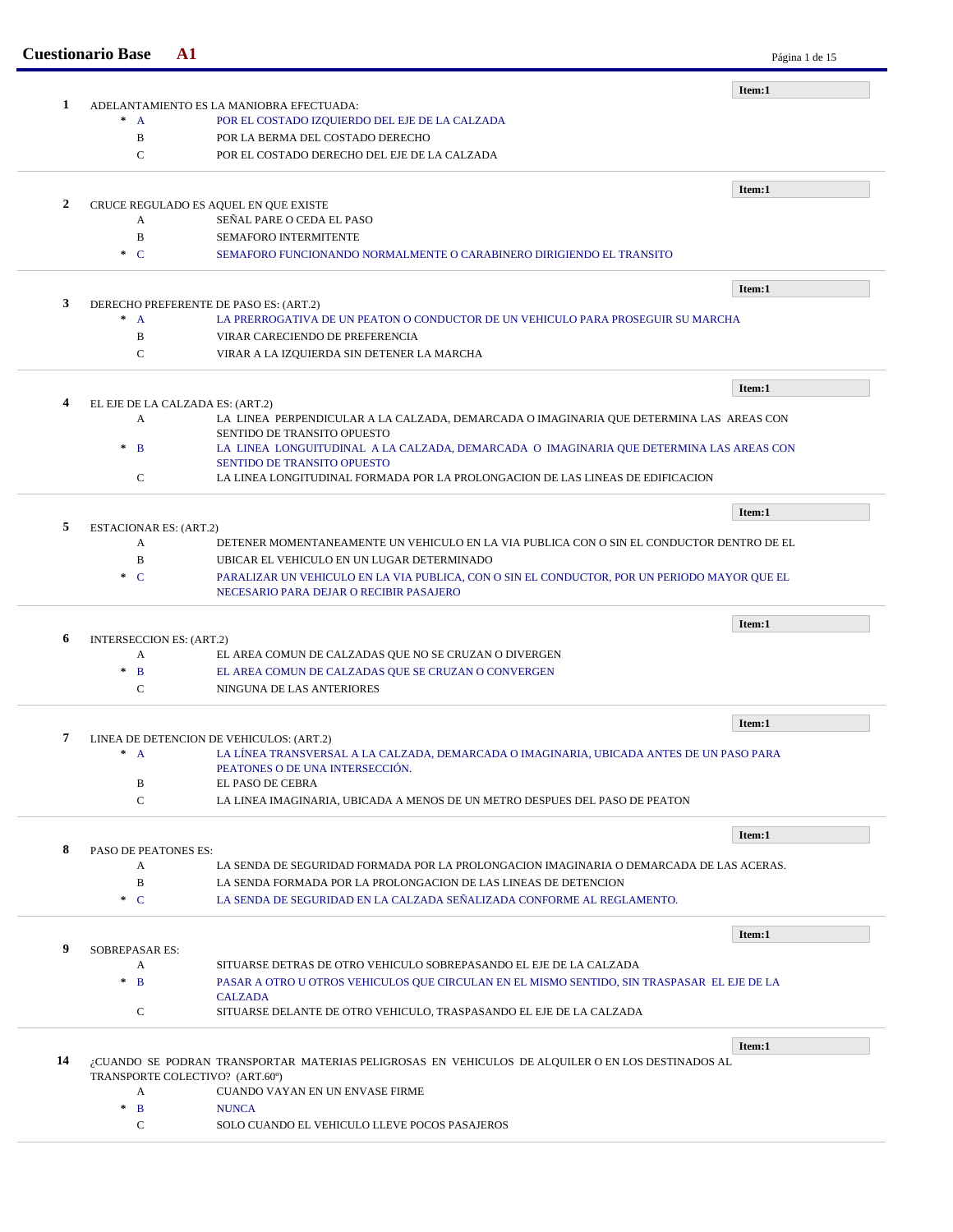|    | <b>Cuestionario Base</b><br>$\mathbf{A1}$                                                                                        |                                                                                                             | Página 2 de 15 |  |  |
|----|----------------------------------------------------------------------------------------------------------------------------------|-------------------------------------------------------------------------------------------------------------|----------------|--|--|
|    |                                                                                                                                  |                                                                                                             | Item:1         |  |  |
| 15 |                                                                                                                                  | LOS VEHICULOS QUE TENGAN SUS NEUMATICOS CON LAS BANDAS DE RODADURA DESGASTADAS: (ART.63º)                   |                |  |  |
|    | A                                                                                                                                | PODRAN CIRCULAR SOLO DE NOCHE                                                                               |                |  |  |
|    | B                                                                                                                                | PODRAN CIRCULAR SOLO EN DIAS DESPEJADOS                                                                     |                |  |  |
|    | $\ast$ C                                                                                                                         | NO PODRAN CIRCULAR                                                                                          |                |  |  |
|    |                                                                                                                                  |                                                                                                             |                |  |  |
|    |                                                                                                                                  |                                                                                                             | Item:1         |  |  |
| 16 |                                                                                                                                  | ¿CUÁNTOS SISTEMAS DE FRENOS DEBE TENER UN VEHÍCULO MOTORIZADO?                                              |                |  |  |
|    | $^*$ A                                                                                                                           | DOS, INDEPENDIENTES ENTRE SI                                                                                |                |  |  |
|    | B                                                                                                                                | DOS, CONECTADOS ENTRE SI                                                                                    |                |  |  |
|    | C                                                                                                                                | <b>UNO</b>                                                                                                  |                |  |  |
|    |                                                                                                                                  |                                                                                                             |                |  |  |
| 22 |                                                                                                                                  | EL COLOR DE LAS LUCES QUE PROYECTAN HACIA ADELANTE LOS VEHICULOS DEBEN SER: (ART.69º)                       | Item:1         |  |  |
|    |                                                                                                                                  |                                                                                                             |                |  |  |
|    | A                                                                                                                                | ROJAS Y BLANCAS                                                                                             |                |  |  |
|    | $\mathbf{B}$<br>$\ast$                                                                                                           | <b>BLANCAS O AMARILLAS</b>                                                                                  |                |  |  |
|    | C                                                                                                                                | <b>ROJAS O BLANCAS</b>                                                                                      |                |  |  |
|    |                                                                                                                                  |                                                                                                             |                |  |  |
| 23 |                                                                                                                                  | ¿DE QUE COLOR DEBEN SER LAS LUCES DE VIRAJE TRASERAS? (ART.69°)                                             | Item:1         |  |  |
|    | A                                                                                                                                | <b>BLANCAS</b>                                                                                              |                |  |  |
|    | $\mathcal{R}$<br>B                                                                                                               | <b>ROJAS O AMARILLAS</b>                                                                                    |                |  |  |
|    | C                                                                                                                                | <b>VERDES</b>                                                                                               |                |  |  |
|    |                                                                                                                                  |                                                                                                             |                |  |  |
|    |                                                                                                                                  |                                                                                                             | Item:1         |  |  |
| 24 | ¿ QUÉ TIPOS DE VEHÍCULOS DEBEN LLEVAR LUCES AMARILLAS FRONTALES, QUE INDIQUEN CLARAMENTE ANCHO Y ALTURA<br>MÁXIMA DEL VEHÍCULO?. |                                                                                                             |                |  |  |
|    | A                                                                                                                                | <b>TODOS LOS VEHICULOS</b>                                                                                  |                |  |  |
|    | B                                                                                                                                | SOLO LOS DE CARGA                                                                                           |                |  |  |
|    | $\ast$ C                                                                                                                         | LOS VEHÍCULOS DE 2 O MÁS METROS DE ANCHO.                                                                   |                |  |  |
|    |                                                                                                                                  |                                                                                                             |                |  |  |
|    |                                                                                                                                  |                                                                                                             | Item:1         |  |  |
| 25 |                                                                                                                                  | ¿QUE FOCOS O LUCES SE PROHIBEN? (ART.71°)                                                                   |                |  |  |
|    | A<br>$\, {\bf B}$                                                                                                                | <b>LOS NEBLINEROS</b><br><b>LOS BUSCA-CAMINOS</b>                                                           |                |  |  |
|    | $\ast$ C                                                                                                                         | TODOS LOS QUE INDUZCAN A ERROR EN LA CONDUCCION                                                             |                |  |  |
|    |                                                                                                                                  |                                                                                                             |                |  |  |
|    |                                                                                                                                  |                                                                                                             | Item:1         |  |  |
| 26 |                                                                                                                                  | ¿QUE LUCES DEBE LLEVAR EL VEHICULO EN LAS VIAS PUBLICAS URBANAS? (ART.73º)                                  |                |  |  |
|    | A                                                                                                                                | <b>LUCES ALTAS</b>                                                                                          |                |  |  |
|    | $\ast$<br>$\mathbf{B}$                                                                                                           | <b>LUCES BAJAS</b>                                                                                          |                |  |  |
|    | $\mathbf C$                                                                                                                      | <b>CUALQUIER TIPO DE LUZ</b>                                                                                |                |  |  |
|    |                                                                                                                                  |                                                                                                             | Item:1         |  |  |
| 27 |                                                                                                                                  | CUANDO SE CIRCULE DE NOCHE POR CAMINOS Y VÍAS RURALES CON LUCES ENCENDIDAS Y NO SE ENCUENTRE PRÓXIMO NINGÚN |                |  |  |
|    | OTRO VEHÍCULO, SE UTILIZARÁN LUCES:                                                                                              |                                                                                                             |                |  |  |
|    | A                                                                                                                                | <b>ALTAS Y BAJAS</b>                                                                                        |                |  |  |
|    | $\ast$<br>$\mathbf{B}$                                                                                                           | <b>ALTAS</b>                                                                                                |                |  |  |
|    | $\mathbf C$                                                                                                                      | <b>BAJAS</b>                                                                                                |                |  |  |
|    |                                                                                                                                  |                                                                                                             | Item:1         |  |  |
| 28 |                                                                                                                                  | LOS VEHICULOS DEBERAN LLEVAR ENCENDIDAS LAS LUCES REGLAMENTARIAS DESDE: (ART.72º)                           |                |  |  |
|    |                                                                                                                                  |                                                                                                             |                |  |  |
|    | A                                                                                                                                | 1/2 HORA ANTES DE LA PUESTA DEL SOL, HASTA 1/2 HORA ANTES DE SU SALIDA                                      |                |  |  |
|    | $\mathbf{B}$<br>$\pm$                                                                                                            | 1/2 HORA DESPUES DE LA PUESTA DEL SOL, HASTA 1/2 HORA ANTES DE SU SALIDA                                    |                |  |  |
|    | ${\bf C}$                                                                                                                        | NINGUNA DE LAS ANTERIORES                                                                                   |                |  |  |
|    |                                                                                                                                  |                                                                                                             | Item:1         |  |  |
| 29 |                                                                                                                                  | ¿QUE TIPOS DE LUCES NO SE DEBEN USAR CUANDO EL VEHICULO SE ENCUENTRE EN MOVIMIENTO? (ART.73º)               |                |  |  |
|    |                                                                                                                                  |                                                                                                             |                |  |  |
|    |                                                                                                                                  |                                                                                                             |                |  |  |
|    | $^*$ A<br>B                                                                                                                      | DE ESTACIONAMIENTO<br>DE FRENO                                                                              |                |  |  |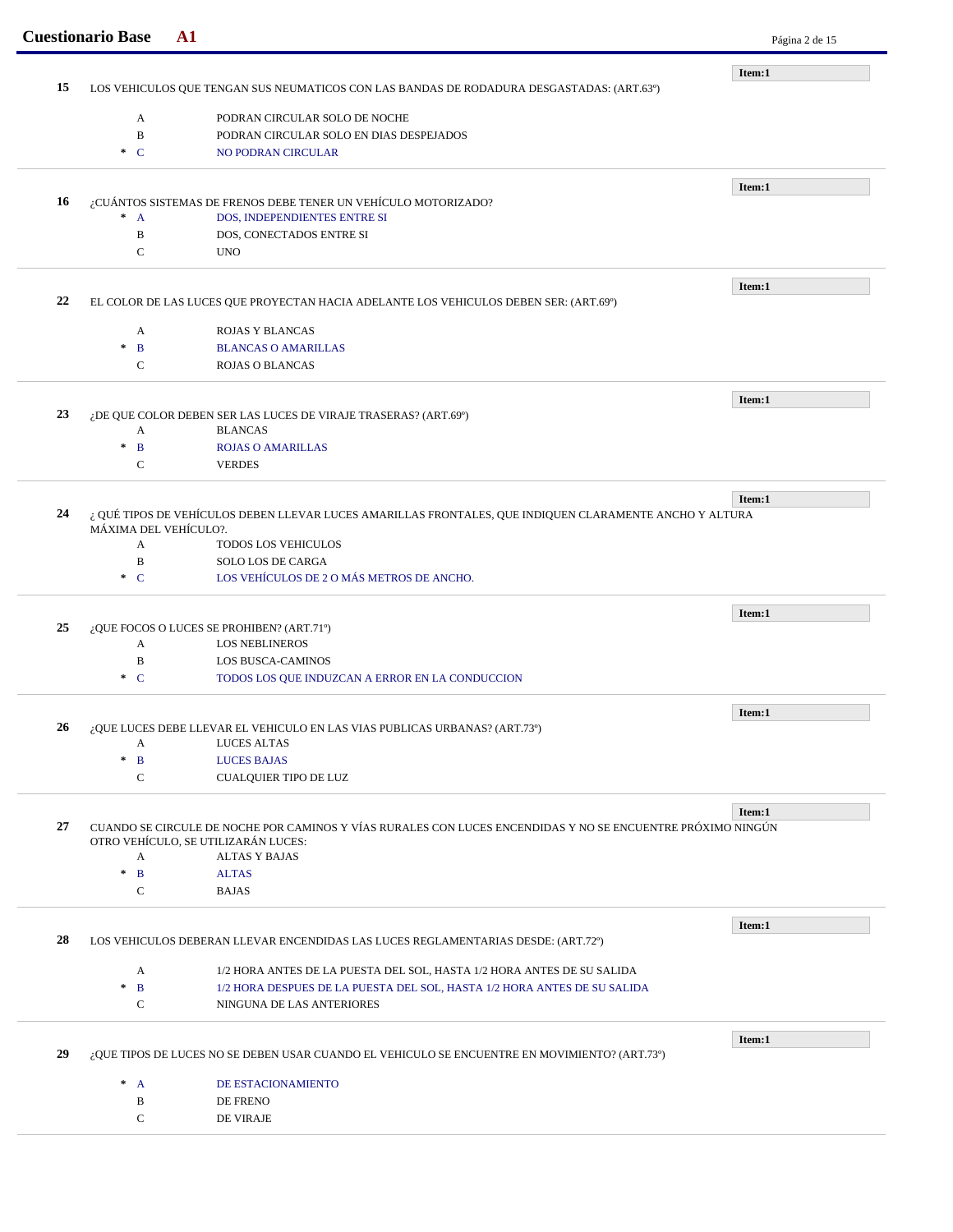|    |                              |                                                                                                            | Página 3 de 15 |
|----|------------------------------|------------------------------------------------------------------------------------------------------------|----------------|
|    |                              |                                                                                                            | Item:1         |
| 30 |                              | EL SONIDO QUE EMITA EL APARATO SONORO DEL VEHICULO DEBERA SER: (ART.76°)                                   |                |
|    | A<br>$\ast$                  | MONOCORDE Y DE ALTA INTENSIDAD                                                                             |                |
|    | $\mathbf{B}$                 | MONOCORDE Y DE INTENSIDAD MODERADA                                                                         |                |
|    | $\mathbf C$                  | MONOCORDE Y DE BAJA INTENSIDAD                                                                             |                |
|    |                              |                                                                                                            | Item:1         |
| 31 |                              | ¿CUANDO SE PUEDE HACER USO DEL APARATO SONORO EN ZONA RURAL? (ART.78º)                                     |                |
|    | $^*$ A                       | SOLO EN CASO NECESARIO                                                                                     |                |
|    | B                            | AL LLEGAR A UNA CURVA                                                                                      |                |
|    | $\mathbf C$                  | AL ENTRAR A UN TUNEL                                                                                       |                |
|    |                              |                                                                                                            | Item:1         |
| 32 |                              | ¿EN QUE PARTE DEL TUNEL SE PUEDE HACER USO DEL APARATO SONORO? (ART.78º)                                   |                |
|    | A                            | A LA ENTRADA                                                                                               |                |
|    | $\, {\bf B}$                 | A LA SALIDA                                                                                                |                |
|    | $\cdot$ C                    | <b>EN NINGUNA PARTE</b>                                                                                    |                |
|    |                              |                                                                                                            | Item:1         |
| 33 |                              | LAS CARACTERISTICAS QUE DEBEN CUMPLIR LOS VIDRIOS DE SEGURIDAD EN UN VEHICULO SON: (ART.79°)               |                |
|    |                              |                                                                                                            |                |
|    | А                            | PERMITIR RELATIVA VISIBILIDAD DESDE EL INTERIOR                                                            |                |
|    | $\, {\bf B}$                 | PERMITIR PERFECTA VISIBILIDAD DESDE EL EXTERIOR                                                            |                |
|    | $\mathbf C$<br>$\mathcal{H}$ | PERMITIR PERFECTA VISIBILIDAD DESDE Y HACIA EL INTERIOR DEL VEHICULO                                       |                |
|    |                              |                                                                                                            | Item:1         |
| 34 |                              | ¿EN QUE CONDICIONES DEBE ESTAR LA RUEDA DE REPUESTO? (ART.79°)                                             |                |
|    | $^*$ A                       | <b>EN BUEN ESTADO</b>                                                                                      |                |
|    | B                            | <b>REDIBUJADA</b>                                                                                          |                |
|    | $\mathbf C$                  | <b>RECAUCHADA LISO</b>                                                                                     |                |
|    |                              |                                                                                                            | Item:1         |
| 35 |                              | EN UN AUTOMÓVIL DE POCO MÁS DE 5 AÑOS DE ANTIGÜEDAD, ¿PARA QUIÉN O QUIÉNES ES OBLIGATORIO USAR CINTURÓN DE |                |
|    | SEGURIDAD?                   |                                                                                                            |                |
|    | A                            | SÓLO PARA LOS OCUPANTES DE LOS ASIENTOS TRASEROS DE LOS AUTOMÓVILES.                                       |                |
|    | $\ast$<br>B                  | PARA EL CONDUCTOR Y TODOS LOS OCUPANTES DEL VEHÍCULO.                                                      |                |
|    | $\mathsf{C}$                 | NINGUNA DE LAS ANTERIORES.                                                                                 |                |
|    |                              |                                                                                                            | Item:1         |
| 36 |                              | DE LOS SIGUIENTES ELEMENTOS, ¿CUÁLES DEBEN PORTARSE EN LOS VEHÍCULOS DE LOCOMOCIÓN COLECTIVA Y DE CARGA?   |                |
|    | A                            | SÓLO BOTIQUÍN Y 2 CUÑAS DE SEGURIDAD.                                                                      |                |
|    | $\mathbf{B}$<br>$\ast$       | BOTIQUÍN, 2 CUÑAS DE SEGURIDAD, TRIÁNGULO REFLECTANTE Y EXTINTOR(ES) DE INCENDIO.                          |                |
|    | $\mathbf C$                  | SÓLO BOTIQUÍN, 2 CUÑAS DE SEGURIDAD Y EXTINTOR(ES).                                                        |                |
|    |                              |                                                                                                            | Item:1         |
| 37 |                              | ¿EN QUE CONDICIONES DEBERAN CIRCULAR LOS VEHICULOS CON MOTORES DE COMBUSTION INTERNA? (ART.81º)            |                |
|    |                              | CON NEUMATICOS REDIBUJADOS                                                                                 |                |
|    | A<br>$\, {\bf B}$            | CON VIDRIOS POLARIZADOS                                                                                    |                |
|    | $\cdot$ C                    | CON SILENCIADOR EFICIENTE Y SIN ESCAPE LIBRE                                                               |                |
|    |                              |                                                                                                            |                |
|    |                              |                                                                                                            | Item:1         |
| 39 |                              | LA PROFUNDIDAD MÍNIMA DE LAS BANDAS DE RODAMIENTO DE LOS NEUMÁTICOS DE TAXIS DEBE SER DE: (SÓLO CLASE A-1) |                |
|    | А                            | 3 MM                                                                                                       |                |
|    | $\, {\bf B}$                 | 2 MM                                                                                                       |                |
|    | $\mathbf C$<br>$\pm$         | $1.6$ MM                                                                                                   |                |
|    |                              |                                                                                                            | Item:1         |
| 40 |                              | EL MINISTERIO QUE DETERMINA LAS NORMAS DE OPERACION A QUE DEBE ATENERSE LA LOCOMOCION COLECTIVA DE         |                |
|    |                              | PASAJEROS Y DE TAXIS, ES EL DE: (ART.89°)                                                                  |                |
|    | A                            | <b>OBRAS PUBLICAS</b>                                                                                      |                |
|    | $\mathbf{B}$<br>$\ast$       | TRANSPORTES Y TELECOMUNICACIONES                                                                           |                |
|    | C                            | <b>HACIENDA</b>                                                                                            |                |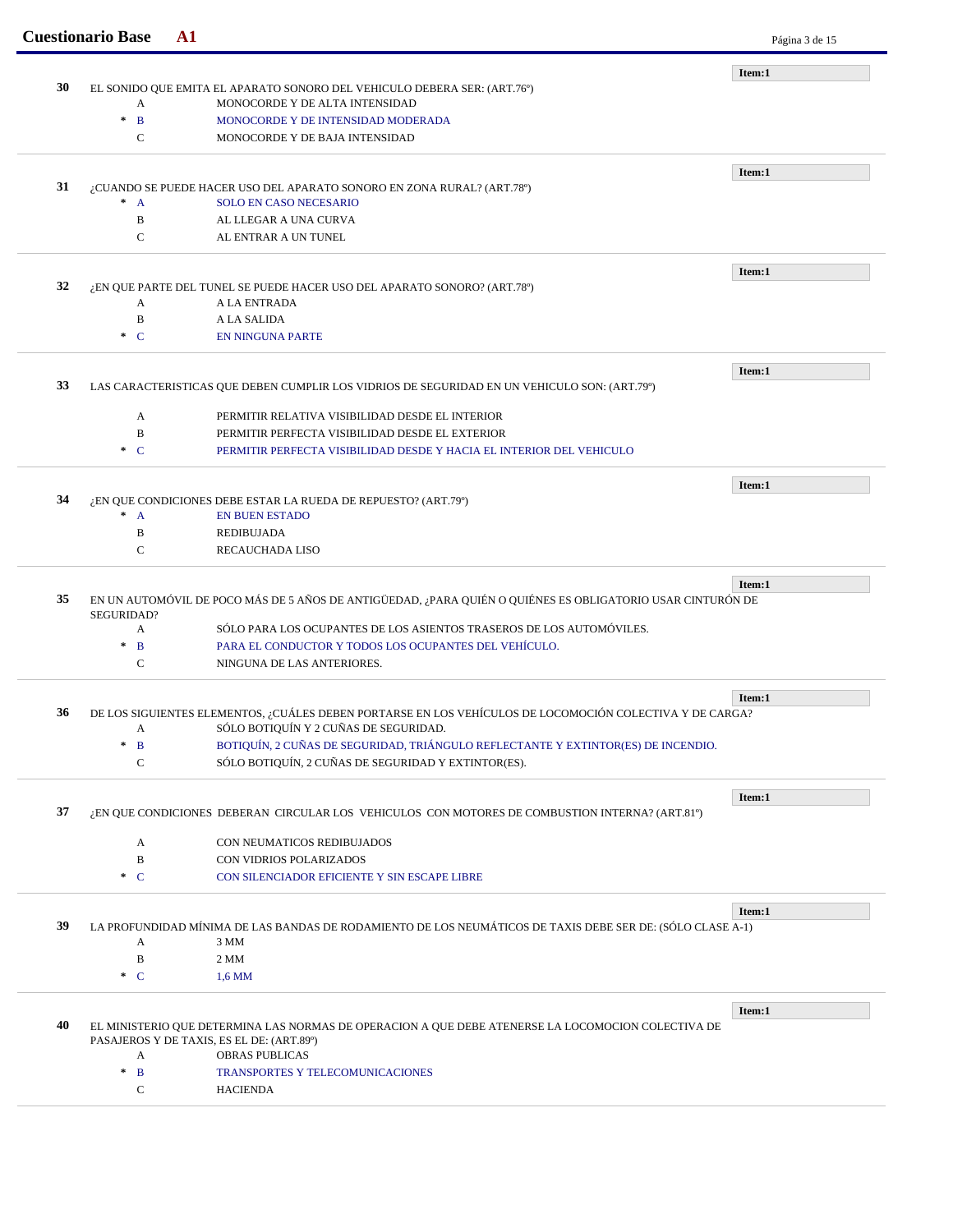|    | <b>Cuestionario Base</b>     | ${\bf A1}$                                                                                                      | Página 4 de 15 |
|----|------------------------------|-----------------------------------------------------------------------------------------------------------------|----------------|
| 41 |                              |                                                                                                                 | Item:1         |
|    |                              | LES ESTA EXPRESAMENTE PROHIBIDO FUMAR EN EL INTERIOR DE LOS VEHICULOS A LOS CONDUCTORES DE: (ART.91º)           |                |
|    | A                            | <b>AUTOMOVILES PARTICULARES</b>                                                                                 |                |
|    | $\, {\bf B}$                 | VEHICULOS DE TRANSPORTE ESCOLAR                                                                                 |                |
|    | $\ast$ C                     | VEHICULOS DESTINADOS AL TRANSPORTE PUBLICO DE PASAJEROS                                                         |                |
|    |                              |                                                                                                                 | Item:1         |
| 42 |                              | EL TACOGRAFO REGISTRA: (ART.71°, D.S.163/84)                                                                    |                |
|    | A                            | SOLO LA VELOCIDAD DE UN VEHICULO                                                                                |                |
|    | $\, {\bf B}$                 | SOLO LA DISTANCIA RECORRIDA POR UN VEHICULO                                                                     |                |
|    | $\ast$ C                     | LA VELOCIDAD Y LA DISTANCIA RECORRIDA POR UN VEHICULO, ADEMAS DEL TIEMPO DE MARCHA Y<br><b>DETENCION</b>        |                |
|    |                              |                                                                                                                 | Item:1         |
| 43 |                              | EN EL CASO DE UN SERVICIO DE TRANSPORTE PÚBLICO INTERURBANO DE PASAJEROS, ¿CUÁNTO TIEMPO COMO MÍNIMO DEBEN      |                |
|    |                              | MANTENERSE LOS REGISTROS DEL TACÓGRAFO O DISPOSITIVO ELECTRÓNICO EQUIVALENTE? (SÓLO CLASE A-1)                  |                |
|    | A                            | 30 DIAS                                                                                                         |                |
|    | $\mathbf{B}$<br>$\ast$       | 60 DIAS                                                                                                         |                |
|    | $\mathbf C$                  | 90 DIAS                                                                                                         |                |
|    |                              |                                                                                                                 | Item:1         |
| 44 |                              | LA PROFUNDIDAD MINIMA DE LAS BANDAS DE RODAMIENTO DE LOS NEUMATICOS DE BUSES Y TAXIBUSES DEBE SER DE: (ART.14°, |                |
|    | D.S.163/84)                  |                                                                                                                 |                |
|    | A                            | 3 MM.                                                                                                           |                |
|    | $\mathbf B$<br>$\mathcal{A}$ | 2 MM.                                                                                                           |                |
|    | $\mathbf C$                  | 1,6 MM.                                                                                                         |                |
|    |                              |                                                                                                                 |                |
| 45 |                              | LA LUZ VERDE DEL SEMAFORO INDICA: (ART.110°)                                                                    | Item:1         |
|    | A                            | <b>PREVENCION</b>                                                                                               |                |
|    | $\, {\bf B}$                 | <b>PRECAUCION</b>                                                                                               |                |
|    | $\ast$ C                     | <b>PASO</b>                                                                                                     |                |
|    |                              |                                                                                                                 |                |
|    |                              |                                                                                                                 | Item:1         |
| 46 |                              | LA LUZ AMARILLA DEL SEMAFORO INDICA: (ART.110°)                                                                 |                |
|    | $\ast$<br>$\mathbf{A}$       | <b>PREVENCION</b>                                                                                               |                |
|    | $\, {\bf B}$                 | <b>PASO</b>                                                                                                     |                |
|    | $\mathsf{C}$                 | <b>DETENERSE</b>                                                                                                |                |
|    |                              |                                                                                                                 | Item:1         |
| 47 |                              | ¿QUE INDICA LA LUZ ROJA DEL SEMAFORO? (ART.110°)                                                                |                |
|    | A                            | <b>DETENCION</b>                                                                                                |                |
|    | B                            | <b>PRECAUCION</b>                                                                                               |                |
|    | $\mathsf{C}$                 | <b>PASO</b>                                                                                                     |                |
|    |                              |                                                                                                                 | Item:1         |
| 48 |                              | ¿QUÉ CONDICIONES DEBE TENER EL CRUCE PARA QUE EL VEHÍCULO CONTINÚE SU MARCHA, NO OBSTANTE TENGA LUZ VERDE AL    |                |
|    | FRENTE?                      |                                                                                                                 |                |
|    | A                            | DEBE EXISTIR PREVIAMENTE LUZ AMARILLA                                                                           |                |
|    | $\mathbf{B}$<br>$\ast$       | DEBE EXISTIR ESPACIO SUFICIENTE PARA NO BLOQUEAR EL CRUCE.                                                      |                |
|    | C                            | NO TENER EL PASO DE CEBRA DEMARCADO                                                                             |                |
|    |                              |                                                                                                                 | Item:1         |
| 49 |                              | LOS VEHICULOS QUE ENFRENTEN UN SEMAFORO CON LUZ ROJA Y FLECHA VERDE, PODRAN: (ART.110°)                         |                |
|    |                              |                                                                                                                 |                |
|    | $^*$ A                       | ENTRAR CUIDADOSAMENTE AL CRUCE SOLO PARA SEGUIR EN LA DIRECCION INDICADA EN LA FLECHA<br><b>VERDE</b>           |                |
|    |                              | ENTRAR CUIDADOSAMENTE AL CRUCE PARA CONTINUAR DIRECTO                                                           |                |
|    |                              |                                                                                                                 |                |
|    | B<br>$\mathbf C$             | NINGUNA DE LAS ANTERIORES                                                                                       |                |
|    |                              |                                                                                                                 |                |
|    |                              |                                                                                                                 | Item:1         |
| 50 |                              | LA LUZ ROJA INTERMITENTE DEL SEMAFORO INDICA: (ART.110°)                                                        |                |
|    | A                            | <b>PRECAUCION</b>                                                                                               |                |
|    | $\, {\bf B}$<br>$\ast$ C     | <b>PREVENCION</b><br><b>CEDA EL PASO.</b>                                                                       |                |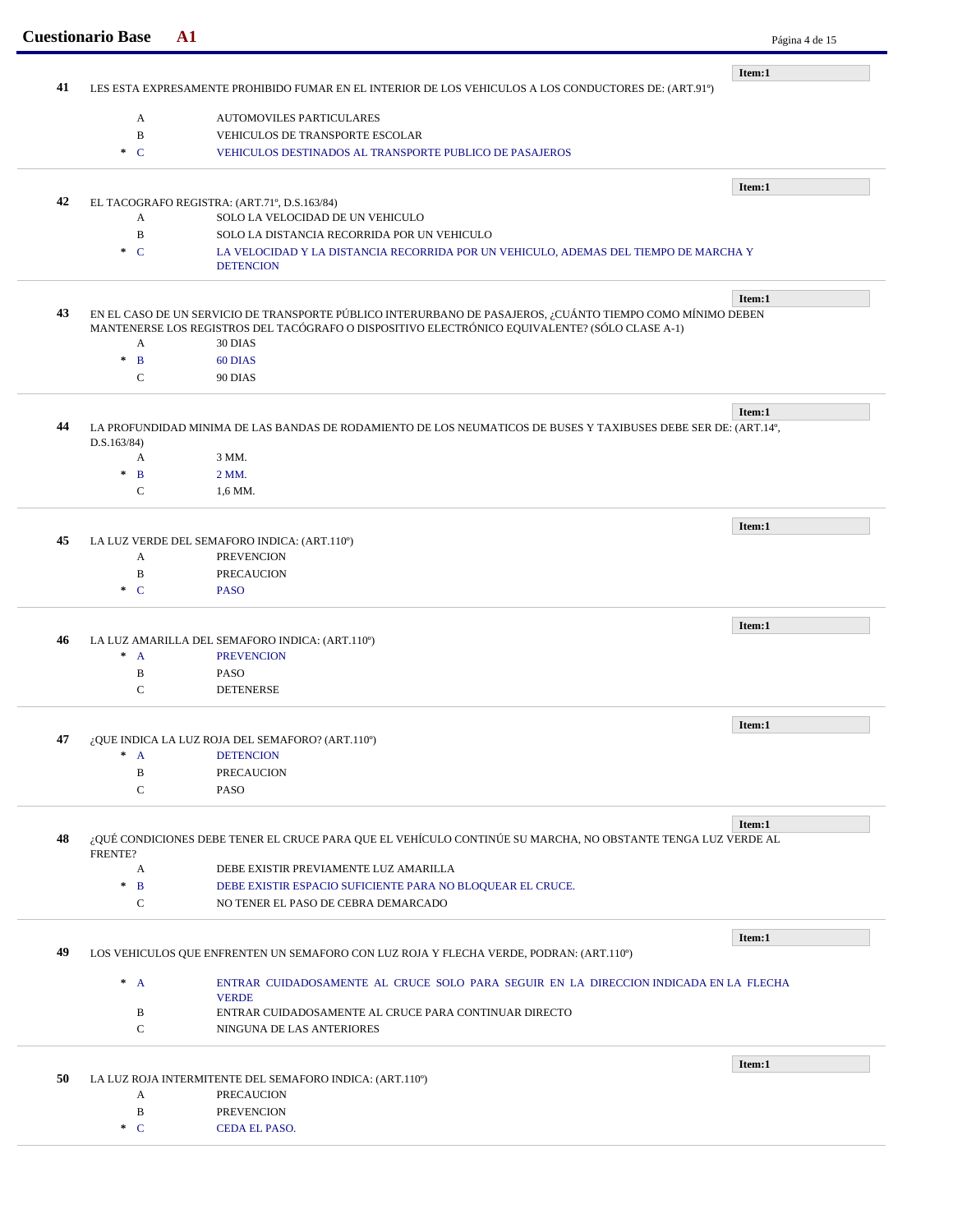|    | <b>Cuestionario Base</b>                                                                                   | A1                                                                                                | Página 5 de 15 |
|----|------------------------------------------------------------------------------------------------------------|---------------------------------------------------------------------------------------------------|----------------|
|    |                                                                                                            |                                                                                                   | Item:1         |
| 51 |                                                                                                            | LA LUZ AMARILLA INTERMITENTE DEL SEMAFORO INDICA: (ART.110°)                                      |                |
|    | A<br>$\ast$                                                                                                | <b>PARE</b>                                                                                       |                |
|    | $\mathbf{B}$<br>$\mathsf{C}$                                                                               | <b>PRECAUCION</b><br><b>CEDA EL PASO</b>                                                          |                |
|    |                                                                                                            |                                                                                                   |                |
| 52 |                                                                                                            | ¿CUANDO LOS CONDUCTORES DEBEN MANTENERSE ATENTOS A LAS CONDICIONES DEL TRANSITO DEL MOMENTO?      | Item:1         |
|    | (ART.114 <sup>0</sup> )                                                                                    |                                                                                                   |                |
|    | $^*$ A                                                                                                     | <b>SIEMPRE</b>                                                                                    |                |
|    | $\, {\bf B}$                                                                                               | SOLO EN DIAS DE LLUVIA Y NIEBLA                                                                   |                |
|    | $\mathsf{C}$                                                                                               | <b>SOLO EN LA NOCHE</b>                                                                           |                |
|    |                                                                                                            |                                                                                                   | Item:1         |
| 53 |                                                                                                            | UNA PERSONA PUEDE MANEJAR UN VEHICULO MOTORIZADO BAJO LA INFLUENCIA DEL ALCOHOL: (ART.115º)       |                |
|    | $^*$ A                                                                                                     | <b>NUNCA</b>                                                                                      |                |
|    | B                                                                                                          | <b>SOLO DE DIA</b>                                                                                |                |
|    | $\mathbf C$                                                                                                | <b>SIN ESTAR EBRIO</b>                                                                            |                |
|    |                                                                                                            |                                                                                                   | Item:1         |
| 54 |                                                                                                            | EN CONDICIONES NORMALES UN VEHICULO PODRA SER CONDUCIDO MARCHA ATRAS SOLO: (ART.119°)             |                |
|    | A                                                                                                          | 50 METROS                                                                                         |                |
|    | B                                                                                                          | <b>30 METROS</b>                                                                                  |                |
|    | $\ast$ C                                                                                                   | PARA MANTENER LA LIBRE CIRCULACION O PARA INCORPORARSE A ELLA O ESTACIONAR UN VEHICULO            |                |
|    |                                                                                                            |                                                                                                   |                |
| 55 | LOS VEHICULOS DEBERAN CIRCULAR POR LA MITAD DERECHA DE LA CALZADA SALVO EN EL SIGUIENTE CASO, ENTRE OTROS: | Item:1                                                                                            |                |
|    | $(ART.120^{\circ})$<br>A                                                                                   | EN CIRCULACION RURAL, CUANDO LA VELOCIDAD SEA MENOR A 45 KM/HR                                    |                |
|    | $\, {\bf B}$                                                                                               | EN CIRCULACION URBANA, CUANDO LA VELOCIDAD SEA MENOR A 45 KM/HR                                   |                |
|    | $\ast$ C                                                                                                   | EN LA CIRCULACION URBANA, CUANDO LA CALZADA ESTA EXCLUSIVAMENTE SEÑALIZADA PARA EL                |                |
|    |                                                                                                            | <b>TRANSITO EN UN SOLO SENTIDO</b>                                                                |                |
|    |                                                                                                            |                                                                                                   | Item:1         |
| 56 |                                                                                                            | LOS VEHÍCULOS QUE CIRCULAN A UNA VELOCIDAD INFERIOR A LA MÁXIMA PERMITIDA DEBEN CIRCULAR:         |                |
|    | $^*$ A                                                                                                     | POR LA DERECHA DE LA CALZADA                                                                      |                |
|    | $\, {\bf B}$                                                                                               | POR LA BERMA                                                                                      |                |
|    | C                                                                                                          | POR EL CENTRO DE LA CALZADA                                                                       |                |
|    |                                                                                                            |                                                                                                   | Item:1         |
| 57 |                                                                                                            | EN VIAS DE DOBLE TRANSITO, LOS VEHICULOS QUE CIRCULEN EN SENTIDO OPUESTO, AL CRUZARSE: (ART.123º) |                |
|    | A                                                                                                          | DEBERAN ENCENDER LAS LUCES BAJAS                                                                  |                |
|    | $\, {\bf B}$                                                                                               | DEBERAN SEÑALIZAR CON LOS BRAZOS                                                                  |                |
|    | $\cdot$ C                                                                                                  | NO PASARAN SOBRE EL EJE DE LA CALZADA, DEMARCADO O IMAGINARIO                                     |                |
|    |                                                                                                            |                                                                                                   | Item:1         |
| 58 |                                                                                                            | EL ADELANTAMIENTO SE DEBERA HACER POR: (ART.124°)                                                 |                |
|    | $^*$ A                                                                                                     | <b>LA IZQUIERDA</b>                                                                               |                |
|    | $\, {\bf B}$                                                                                               | LA DERECHA                                                                                        |                |
|    | $\mathsf{C}$                                                                                               | <b>CUALQUIER PISTA</b>                                                                            |                |
|    |                                                                                                            |                                                                                                   | Item:1         |
| 59 |                                                                                                            | EL CONDUCTOR DE UN VEHICULO PUEDE SOBREPASAR A OTRO POR LA DERECHA, CUANDO: (ART.125º)            |                |
|    | A                                                                                                          | EL VEHICULO DE ADELANTE VA A VIRAR A LA DERECHA                                                   |                |
|    | $\ast$<br>$\mathbf B$                                                                                      | EL VEHICULO DE ADELANTE VA A VIRAR A LA IZQUIERDA                                                 |                |
|    | $\mathbf C$                                                                                                | <b>NUNCA</b>                                                                                      |                |
|    |                                                                                                            |                                                                                                   | Item:1         |
|    |                                                                                                            | NO SE PODRA ADELANTAR EN EL SIGUIENTE CASO: (ART.126°)                                            |                |
| 60 |                                                                                                            | AL APROXIMARSE A UN CAMION                                                                        |                |
|    | A                                                                                                          |                                                                                                   |                |
|    | B<br>$\ast$ C                                                                                              | <b>CUANDO EXISTE EJE DISCONTINUO</b><br>AL APROXIMARSE A LA CIMA DE UNA CUESTA                    |                |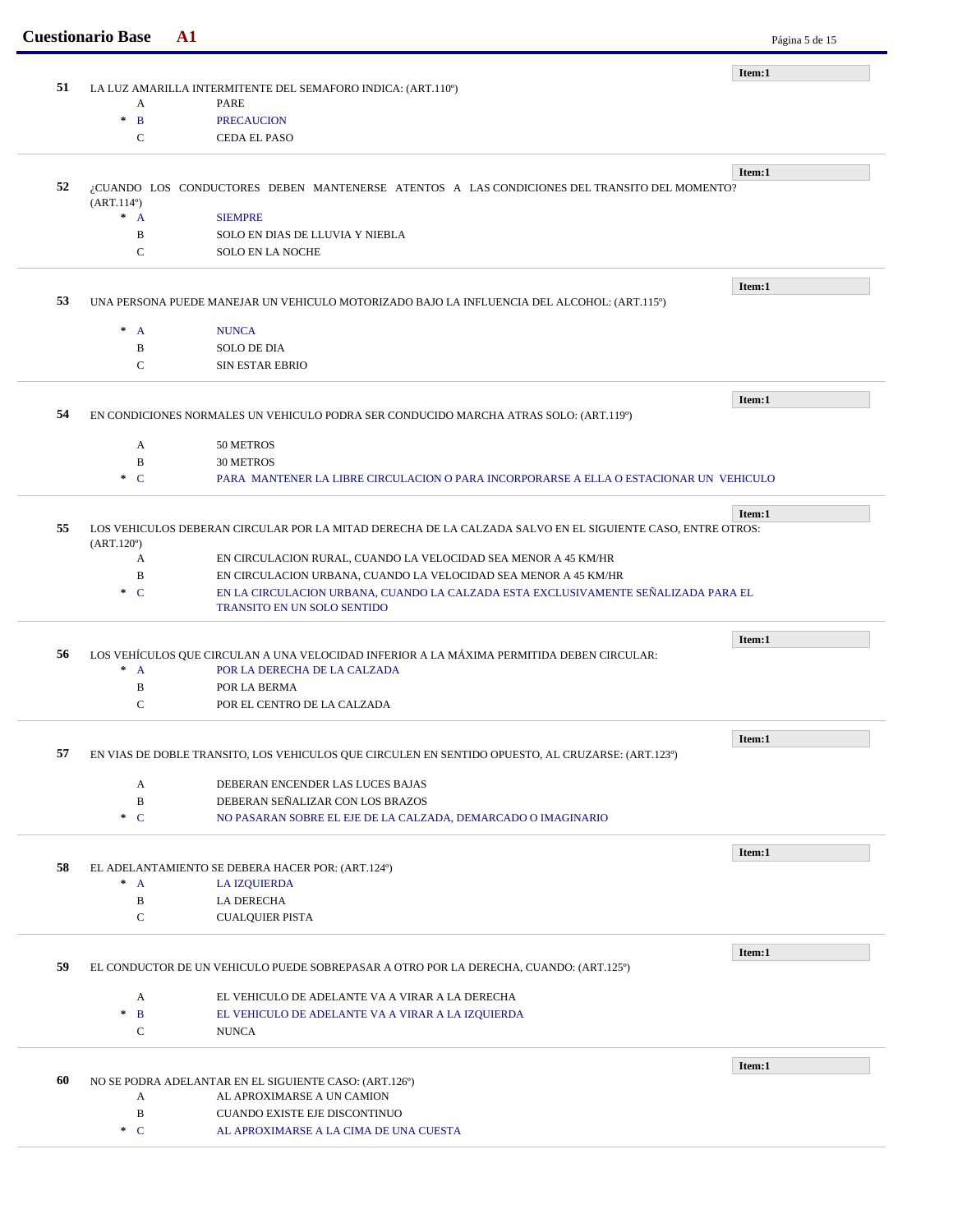|    | <b>Cuestionario Base</b>                                                                                       | ${\bf A1}$                                                                                                   | Página 6 de 15 |  |  |
|----|----------------------------------------------------------------------------------------------------------------|--------------------------------------------------------------------------------------------------------------|----------------|--|--|
|    |                                                                                                                |                                                                                                              | Item:1         |  |  |
| 61 |                                                                                                                | ¿CON QUE DISTANCIA DE ANTELACION SE DEBERA HACER LA SEÑAL PARA EFECTUAR UN CAMBIO DE PISTA? (ART.129°)       |                |  |  |
|    | $\pm$<br>$\overline{A}$                                                                                        | <b>30 METROS MINIMO</b>                                                                                      |                |  |  |
|    | $\mathbf B$<br>$\mathsf{C}$                                                                                    | 20 METROS MINIMO                                                                                             |                |  |  |
|    |                                                                                                                | <b>10 METROS MINIMO</b>                                                                                      |                |  |  |
| 62 |                                                                                                                | ¿CUAL ES LA DISTANCIA QUE DEBE MANTENER UN CONDUCTOR CON RESPECTO AL VEHICULO DE ADELANTE? (ART.130°)        | Item:1         |  |  |
|    |                                                                                                                |                                                                                                              |                |  |  |
|    | A                                                                                                              | 30 METROS                                                                                                    |                |  |  |
|    | B                                                                                                              | 100 METROS                                                                                                   |                |  |  |
|    | $\ast$ C                                                                                                       | UNA DISTANCIA RAZONABLE Y PRUDENTE                                                                           |                |  |  |
|    |                                                                                                                |                                                                                                              | Item:1         |  |  |
| 63 |                                                                                                                | CUANDO LOS VEHÍCULOS CIRCULAN EN CARAVANA O CONVOY, LA DISTANCIA ENTRE LOS VEHÍCULOS SERÁ:                   |                |  |  |
|    | A<br>$\ast$                                                                                                    | <b>ENTRE 1 A 4 METROS</b>                                                                                    |                |  |  |
|    | $\mathbf{B}$                                                                                                   | LO SUFICIENTE PARA QUE CUALQUIER VEHICULO QUE LOS ADELANTE PUEDA OCUPAR LA VIA SIN PELIGRO                   |                |  |  |
|    | $\mathsf{C}$                                                                                                   | NINGUNA. NO SE PUEDE CIRCULAR EN CARAVANA O CONVOY                                                           |                |  |  |
|    |                                                                                                                |                                                                                                              | Item:1         |  |  |
| 67 |                                                                                                                | ¿QUÉ VEHÍCULO DEBERÁ RESPETAR EL DERECHO PREFERENTE DE PASO DE LOS DEMÁS VEHÍCULOS?<br>EL MÁS PEQUEÑO.       |                |  |  |
|    | A<br>B                                                                                                         | EL QUE VA A CONTINUAR DIRECTO.                                                                               |                |  |  |
|    |                                                                                                                |                                                                                                              |                |  |  |
|    | $\ast$ C                                                                                                       | EL QUE VA A VIRAR.                                                                                           |                |  |  |
|    |                                                                                                                |                                                                                                              | Item:1         |  |  |
| 68 |                                                                                                                | ¿QUE DEBERA HACER UN CONDUCTOR AL INICIAR UN VIRAJE A LA DERECHA? (ART.139º)                                 |                |  |  |
|    | A                                                                                                              | ACERCARSE LO MAS A LA IZQUIERDA POSIBLE                                                                      |                |  |  |
|    | B                                                                                                              | HACERLO DESDE LA PISTA CENTRAL                                                                               |                |  |  |
|    | $\ast$ C                                                                                                       | ACERCARSE LO MAS A LA DERECHA POSIBLE                                                                        |                |  |  |
|    |                                                                                                                |                                                                                                              | Item:1         |  |  |
| 69 | ¿QUE DEBERA HACER UN CONDUCTOR AL INICIAR UN VIRAJE A LA IZQUIERDA DESDE UNA VIA DE DOBLE TRANSITO? (ART.139°) |                                                                                                              |                |  |  |
|    | $\mathcal{H}$<br>$\mathbf{A}$                                                                                  | APROXIMARSE AL COSTADO DERECHO DEL EJE O DE LA LINEA CENTRAL DE LA VIA POR DONDE TRANSITA                    |                |  |  |
|    | B                                                                                                              | UBICARSE EN EL LADO IZQUIERDO DEL EJE DE LA CALZADA                                                          |                |  |  |
|    | $\mathcal{C}$                                                                                                  | ACERCARSE LO MAS POSIBLE A LA DERECHA                                                                        |                |  |  |
|    |                                                                                                                |                                                                                                              |                |  |  |
|    |                                                                                                                |                                                                                                              | Item:1         |  |  |
| 70 |                                                                                                                | SE PROHIBE EFECTUAR VIRAJE EN "U" EN EL SIGUIENTE CASO: (ART.141º)                                           |                |  |  |
|    | A                                                                                                              | A MITAD DE CUADRA                                                                                            |                |  |  |
|    | B                                                                                                              | A 300 MTS. DE UNA CURVA                                                                                      |                |  |  |
|    | $\ast$ C                                                                                                       | <b>EN LOS PASOS DE PEATONES</b>                                                                              |                |  |  |
|    |                                                                                                                |                                                                                                              | Item:1         |  |  |
| 71 |                                                                                                                | PARA SEÑALIZAR CON EL BRAZO EL VIRAJE A LA IZQUIERDA, SE COLOCA EL BRAZO: (ART.142º)                         |                |  |  |
|    | $^*$ A                                                                                                         | EXTENDIDO HORIZONTALMENTE                                                                                    |                |  |  |
|    | B                                                                                                              | EN ANGULO RECTO HACIA ARRIBA                                                                                 |                |  |  |
|    | $\mathbf C$                                                                                                    | <b>HACIA ABAJO</b>                                                                                           |                |  |  |
|    |                                                                                                                |                                                                                                              |                |  |  |
| 72 |                                                                                                                | PARA SEÑALIZAR CON EL BRAZO LA DISMINUCION DE VELOCIDAD O DETENCION DEL VEHICULO SE DEBERA PONER: (ART.142°) | Item:1         |  |  |
|    |                                                                                                                |                                                                                                              |                |  |  |
|    | A                                                                                                              | EL BRAZO EXTENDIDO HORIZONTALMENTE                                                                           |                |  |  |
|    | B                                                                                                              | EL BRAZO EN ANGULO RECTO HACIA ARRIBA                                                                        |                |  |  |
|    | $C^*$                                                                                                          | EL BRAZO EXTENDIDO HACIA ABAJO                                                                               |                |  |  |
|    |                                                                                                                |                                                                                                              | Item:1         |  |  |
| 73 |                                                                                                                | EN UN CRUCE NO REGULADO, ¿QUE VEHICULO DEBERA CEDER EL DERECHO PREFERENTE DE PASO? (ART.143º)                |                |  |  |
|    | A                                                                                                              | EL QUE LLEGA PRIMERO AL CRUCE                                                                                |                |  |  |
|    | B                                                                                                              | EL DE LA DERECHA CON RESPECTO AL QUE SE ACERCA POR LA IZQUIERDA                                              |                |  |  |
|    | $\ast$ C                                                                                                       | EL DE LA IZQUIERDA CON RESPECTO AL QUE SE ACERQUE POR LA DERECHA                                             |                |  |  |
|    |                                                                                                                |                                                                                                              |                |  |  |
|    |                                                                                                                |                                                                                                              |                |  |  |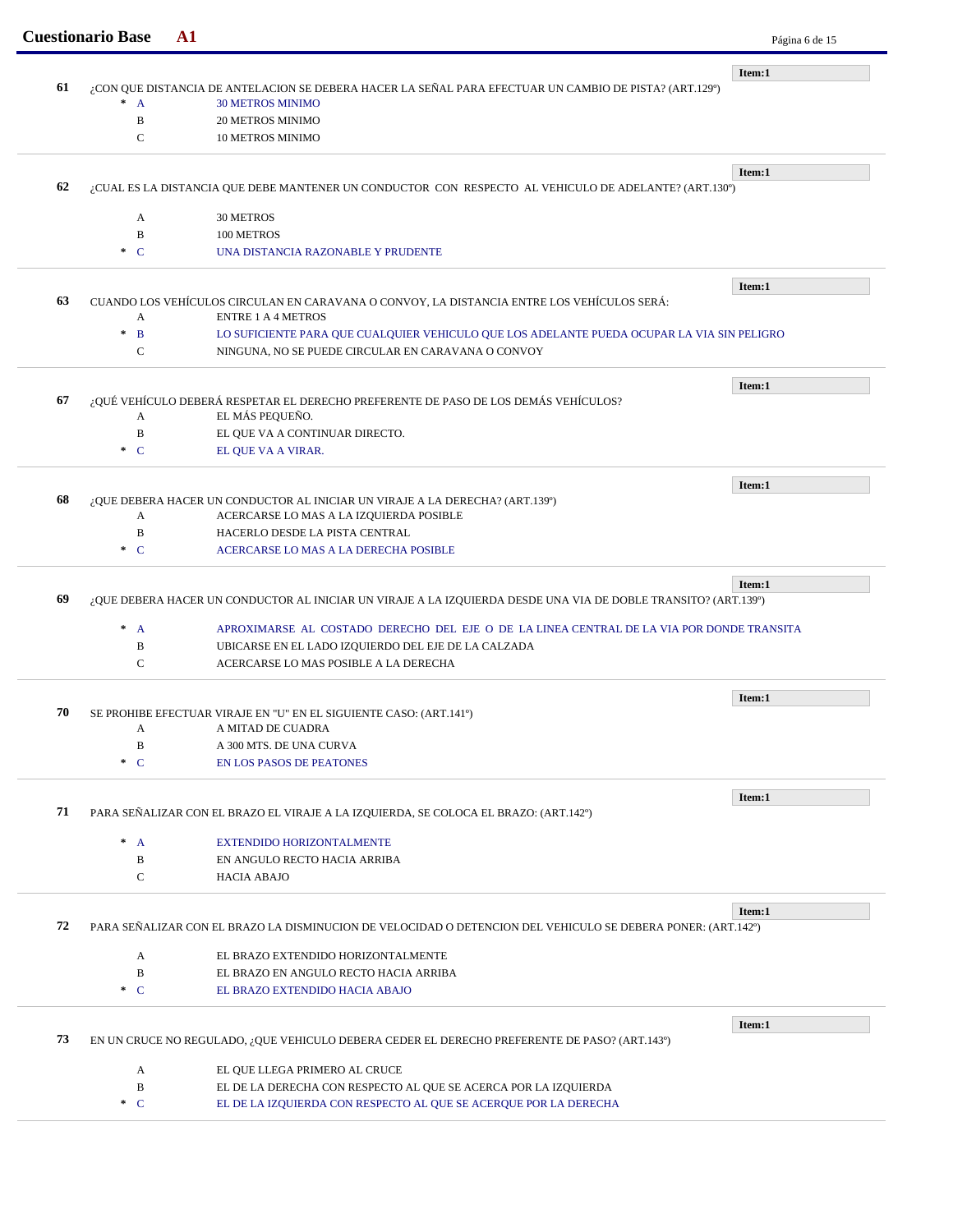|    | <b>Cuestionario Base</b> | ${\bf A1}$                                                                                                | Página 7 de 15 |
|----|--------------------------|-----------------------------------------------------------------------------------------------------------|----------------|
|    |                          |                                                                                                           | Item:1         |
| 74 |                          | EL DERECHO PREFERENTE DE PASO DEL VEHÍCULO QUE SE APROXIMA POR LA DERECHA RESPECTO DEL QUE LO HACE POR LA |                |
|    |                          | IZQUIERDA NO REGIRÁ EN EL SIGUIENTE CASO:                                                                 |                |
|    | $^*$ A                   | <b>EN ROTONDAS.</b>                                                                                       |                |
|    | B                        | EN LAS VÍAS DE DOBLE TRÁNSITO.                                                                            |                |
|    | $\mathcal{C}$            | EN LOS CRUCES NO REGULADOS.                                                                               |                |
|    |                          |                                                                                                           | Item:1         |
| 75 |                          | UN CONDUCTOR, AL ENFRENTAR UN SIGNO "PARE", DEBERA: (ART.144°)                                            |                |
|    | А                        | PROSEGUIR SU MARCHA                                                                                       |                |
|    | $\ast$<br>$\mathbf{B}$   | DETENERSE Y PERMITIR EL PASO DE LOS VEHICULOS QUE CIRCULAN POR LA OTRA VIA                                |                |
|    | $\mathbf C$              | <b>ENCENDER LUCES ALTAS</b>                                                                               |                |
|    |                          |                                                                                                           | Item:1         |
| 76 |                          | UN CONDUCTOR, AL ENFRENTAR UN SIGNO "CEDA EL PASO", DEBERA: (ART.144°)                                    |                |
|    | A                        | DETENERSE SIEMPRE                                                                                         |                |
|    | $\, {\bf B}$             | SEGUIR A LA MISMA VELOCIDAD                                                                               |                |
|    | $\ast$ C                 | REDUCIR LA VELOCIDAD Y DETENERSE SI FUESE NECESARIO                                                       |                |
|    |                          |                                                                                                           |                |
| 77 |                          | UN VEHICULO QUE SE INCORPORE A LA CIRCULACION DESDE UN GARAGE PARTICULAR, CARECE DEL DERECHO PREFERENTE   | Item:1         |
|    | DE PASO: (ART.145°)      |                                                                                                           |                |
|    | A                        | CUANDO EL VEHICULO ES UN CAMION                                                                           |                |
|    | $\ast$<br>$\mathbf{B}$   | <b>SIEMPRE</b>                                                                                            |                |
|    | C                        | NINGUNA DE LAS ANTERIORES                                                                                 |                |
|    |                          |                                                                                                           | Item:1         |
| 78 |                          | CUANDO SE APROXIMA UN VEHICULO DE EMERGENCIA EN EL MISMO SENTIDO, EL CONDUCTOR DEBERA: (ART.146°)         |                |
|    |                          |                                                                                                           |                |
|    | A                        | ACELERAR Y CIRCULAR DELANTE DEL VEHICULO DE EMERGENCIA                                                    |                |
|    | $\, {\bf B}$             | FRENAR BRUSCAMENTE                                                                                        |                |
|    | $\ast$ C                 | CONDUCIR EL VEHICULO LO MAS A LA IZQUIERDA O A LA DERECHA POSIBLE, CON EL OBJETO DE DESPEJAR              |                |
|    |                          | <b>LA VIA</b>                                                                                             |                |
|    |                          |                                                                                                           | Item:1         |
| 79 |                          | DEBE CONSIDERARSE COMO VELOCIDAD RAZONABLE Y PRUDENTE LA QUE CONTEMPLE: (ART.148°)                        |                |
|    | A                        | LA TEMPERATURA AMBIENTE                                                                                   |                |
|    | B                        | SOLO EL ESTADO DEL CAMINO                                                                                 |                |
|    | $\ast$ C                 | <b>LOS RIESGOS Y PELIGROS PRESENTES Y POSIBLES</b>                                                        |                |
|    |                          |                                                                                                           |                |
| 81 |                          | VELOCIDAD RAZONABLE Y PRUDENTE SIGNIFICA: (ART.148º)                                                      | Item:1         |
|    | A                        | <b>10 KM/HR</b>                                                                                           |                |
|    | $\ast$<br>$\mathbf{B}$   | UNA VELOCIDAD QUE PERMITA CONTROLAR EL VEHICULO CUANDO SEA NECESARIO                                      |                |
|    | ${\bf C}$                | 30 KM/HR                                                                                                  |                |
|    |                          |                                                                                                           |                |
| 82 |                          |                                                                                                           | Item:1         |
|    | $^*$ A                   | LA VELOCIDAD MÁXIMA DE UN BUS INTERURBANO EN UNA AUTOPISTA ES: (SÓLO CLASE A-1)<br>100 KM/HR.             |                |
|    | B                        | 120 KM/HR.                                                                                                |                |
|    | C                        | 90 KM/HR.                                                                                                 |                |
|    |                          |                                                                                                           |                |
|    |                          |                                                                                                           | Item:1         |
| 84 |                          | LA VELOCIDAD MAS BAJA A LA QUE SE PUEDE CIRCULAR ES: (ART.152°)                                           |                |
|    | A                        | LA QUE DECIDA EL CONDUCTOR                                                                                |                |
|    | $\, {\bf B}$             | 20 KM/HR                                                                                                  |                |
|    | $C^*$                    | LA QUE NO IMPIDA EL DESPLAZAMIENTO NORMAL Y ADECUADO DE LOS DEMAS VEHICULOS                               |                |
|    |                          |                                                                                                           | Item:1         |
| 85 |                          | LA VELOCIDAD MÁXIMA PERMITIDA EN ZONAS URBANAS PARA VEHÍCULOS DE CARGA DE PESO BRUTO MAYOR A 3860 KG., DE |                |
|    |                          | TRANSPORTE ESCOLAR Y BUSES ES:                                                                            |                |
|    | A                        | 70 KM/HR.                                                                                                 |                |
|    | $\, {\bf B}$             | 60 KM/HR.                                                                                                 |                |
|    | $\ast$ C                 | 50 KM/HR.                                                                                                 |                |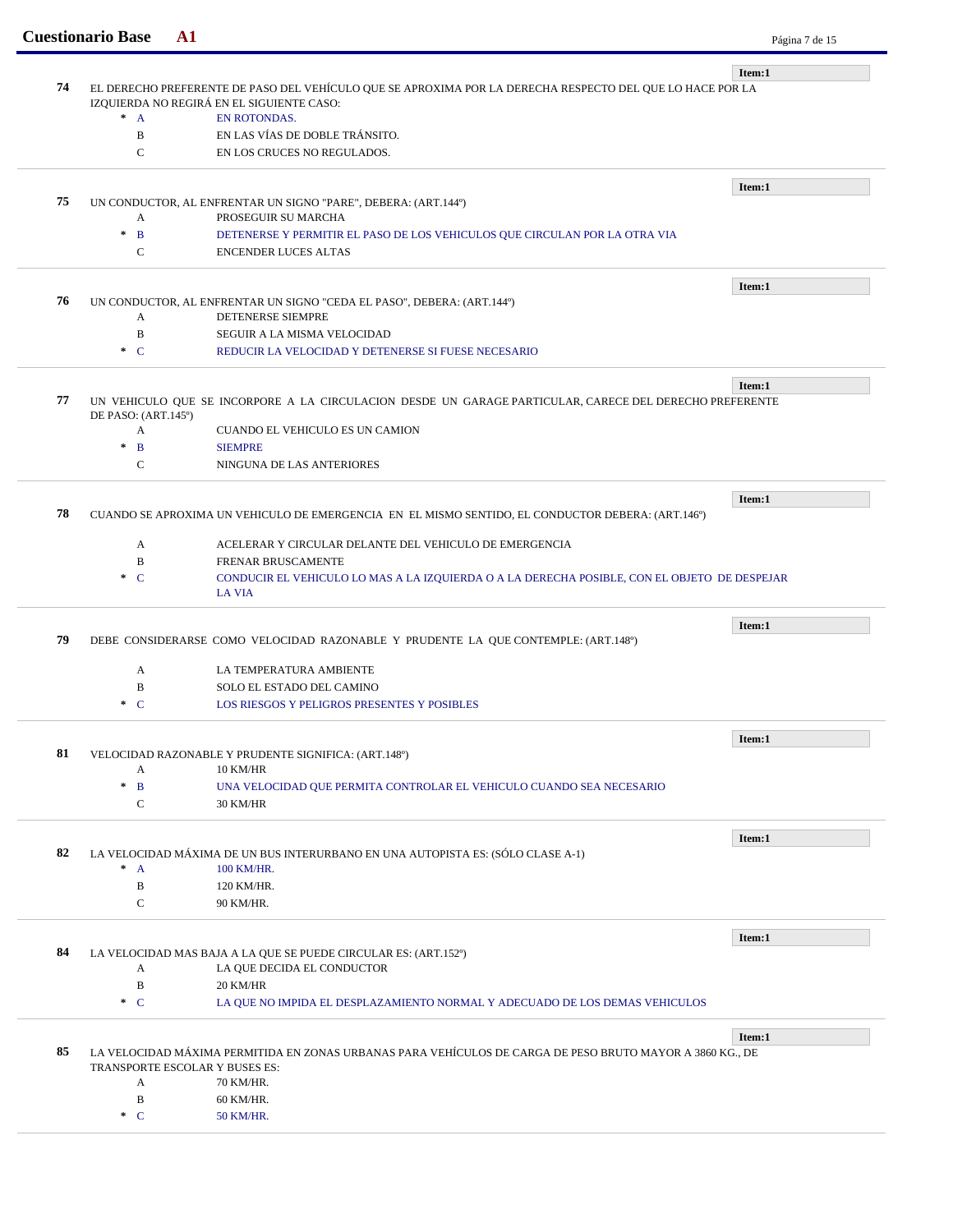|    | <b>Cuestionario Base</b><br>${\bf A1}$ |                                                                                                        | Página 8 de 15 |
|----|----------------------------------------|--------------------------------------------------------------------------------------------------------|----------------|
|    |                                        |                                                                                                        | Item:1         |
| 86 |                                        | LOS VEHICULOS DEBERAN ESTACIONARSE: (ART.153º)                                                         |                |
|    | $\ast$<br>$\mathbf{A}$                 | A LA DERECHA DE LA CALZADA                                                                             |                |
|    | $\, {\bf B}$                           | AL CENTRO DE LA CALZADA                                                                                |                |
|    | $\mathsf{C}$                           | A LA IZQUIERDA DE LA CALZADA                                                                           |                |
|    |                                        |                                                                                                        | Item:1         |
| 87 |                                        | SOLO PODRA ESTACIONAR AL LADO IZQUIERDO DE LA CALZADA CUANDO: (ART.153º)                               |                |
|    | $^*$ A                                 | LA SEÑALIZACION LO PERMITA                                                                             |                |
|    | $\mathbf B$                            | NO EXISTAN CARABINEROS                                                                                 |                |
|    | $\mathbf C$                            | NINGUNA DE LAS ANTERIORES                                                                              |                |
|    |                                        |                                                                                                        |                |
| 88 |                                        | EN LA CARRETERA LOS VEHICULOS DEBERAN ESTACIONARSE: (ART.154º)                                         | Item:1         |
|    | A                                      | CON LA MITAD DERECHA SOBRE LA BERMA                                                                    |                |
|    | $\, {\bf B}$                           | SOLO CON LA PARTE DE ATRAS SOBRE LA CALZADA                                                            |                |
|    | $C^*$                                  | CON TODA SU ESTRUCTURA SOBRE LA BERMA                                                                  |                |
|    |                                        |                                                                                                        |                |
|    |                                        |                                                                                                        | Item:1         |
| 89 |                                        | ¿CUAL ES LA DISTANCIA MAXIMA A LA QUE DEBEN ESTACIONARSE LOS VEHICULOS DE LA CUNETA? (ART.155º)        |                |
|    | A                                      | 20 CMS                                                                                                 |                |
|    | B                                      | 60 CMS                                                                                                 |                |
|    | $C^*$                                  | 30 CMS                                                                                                 |                |
|    |                                        |                                                                                                        |                |
|    |                                        |                                                                                                        | Item:1         |
| 90 |                                        | ¿QUE DEBERA HACER UN CONDUCTOR AL ESTACIONAR UN VEHICULO MOTORIZADO? (ART.156°)                        |                |
|    | A                                      | DETENER EL MOTOR DEL VEHICULO                                                                          |                |
|    | $\ast$<br>$\mathbf{B}$                 | FRENARLO Y DETENER EL MOTOR                                                                            |                |
|    | $\mathbf C$                            | FRENAR EL VEHICULO                                                                                     |                |
|    |                                        |                                                                                                        |                |
|    |                                        |                                                                                                        | Item:1         |
| 91 |                                        | ¿COMO SE DEBE ESTACIONAR UN VEHICULO CUANDO LA VIA ES EN SUBIDA? (ART.156°)                            |                |
|    | А                                      | CON LAS RUEDAS DELANTERAS HACIA LA CUNETA                                                              |                |
|    | B                                      | CON LAS RUEDAS TRASERAS HACIA LA CALZADA                                                               |                |
|    | $\cdot$ C                              | CON LAS RUEDAS DELANTERAS HACIA LA CALZADA                                                             |                |
|    |                                        |                                                                                                        | Item:1         |
| 92 |                                        | ¿LA DISTANCIA MINIMA ENTRE UN VEHICULO Y OTRO AL ESTACIONARSE DEBE SER? (ART.155)                      |                |
|    | A                                      | 50 CM                                                                                                  |                |
|    | B                                      | 60 CM                                                                                                  |                |
|    | $\mathbf C$                            | 30 CM                                                                                                  |                |
|    |                                        |                                                                                                        |                |
|    |                                        |                                                                                                        | Item:1         |
| 94 |                                        | ¿A CUANTOS METROS DE UN GRIFO PARA INCENDIO Y DE UN CUARTEL DE BOMBAS SE PUEDE ESTACIONAR UN VEHICULO? |                |
|    | (ART.160)<br>A                         | A MENOS DE 6 METROS Y 5 METROS, RESPECTIVAMENTE                                                        |                |
|    | $\, {\bf B}$                           | A MAS DE UN METRO Y 3 METROS, RESPECTIVAMENTE                                                          |                |
|    | $C^*$                                  | A MAS DE 5 METROS Y 10 METROS, RESPECTIVAMENTE                                                         |                |
|    |                                        |                                                                                                        |                |
|    |                                        |                                                                                                        | Item:1         |
| 95 |                                        | ¿A CUANTOS METROS DE UN CRUCE FERROVIARIO A NIVEL SE PUEDE ESTACIONAR? (ART.160°)                      |                |
|    | A                                      | A MAS DE 5 MTS                                                                                         |                |
|    | $\ast$<br>$\mathbf{B}$                 | A MAS DE 20 MTS                                                                                        |                |
|    | C                                      | A MENOS DE 20 MTS                                                                                      |                |
|    |                                        |                                                                                                        |                |
|    |                                        |                                                                                                        | Item:1         |
| 96 | MOTORIZADO? (ART.160°)                 | ¿A CUANTOS METROS DE UNA ESQUINA O DE UN SIGNO "PARE" O "CEDA EL PASO" SE PUEDE ESTACIONAR UN VEHICULO |                |
|    | $^*$ A                                 | A MAS DE 10 MTS., EN AMBOS CASOS                                                                       |                |
|    | B                                      | A MENOS DE 10 Y 5 MTS., RESPECTIVAMENTE                                                                |                |
|    | $\mathsf{C}$                           | A MAS DE 5 Y 10 MTS., RESPECTIVAMENTE                                                                  |                |
|    |                                        |                                                                                                        |                |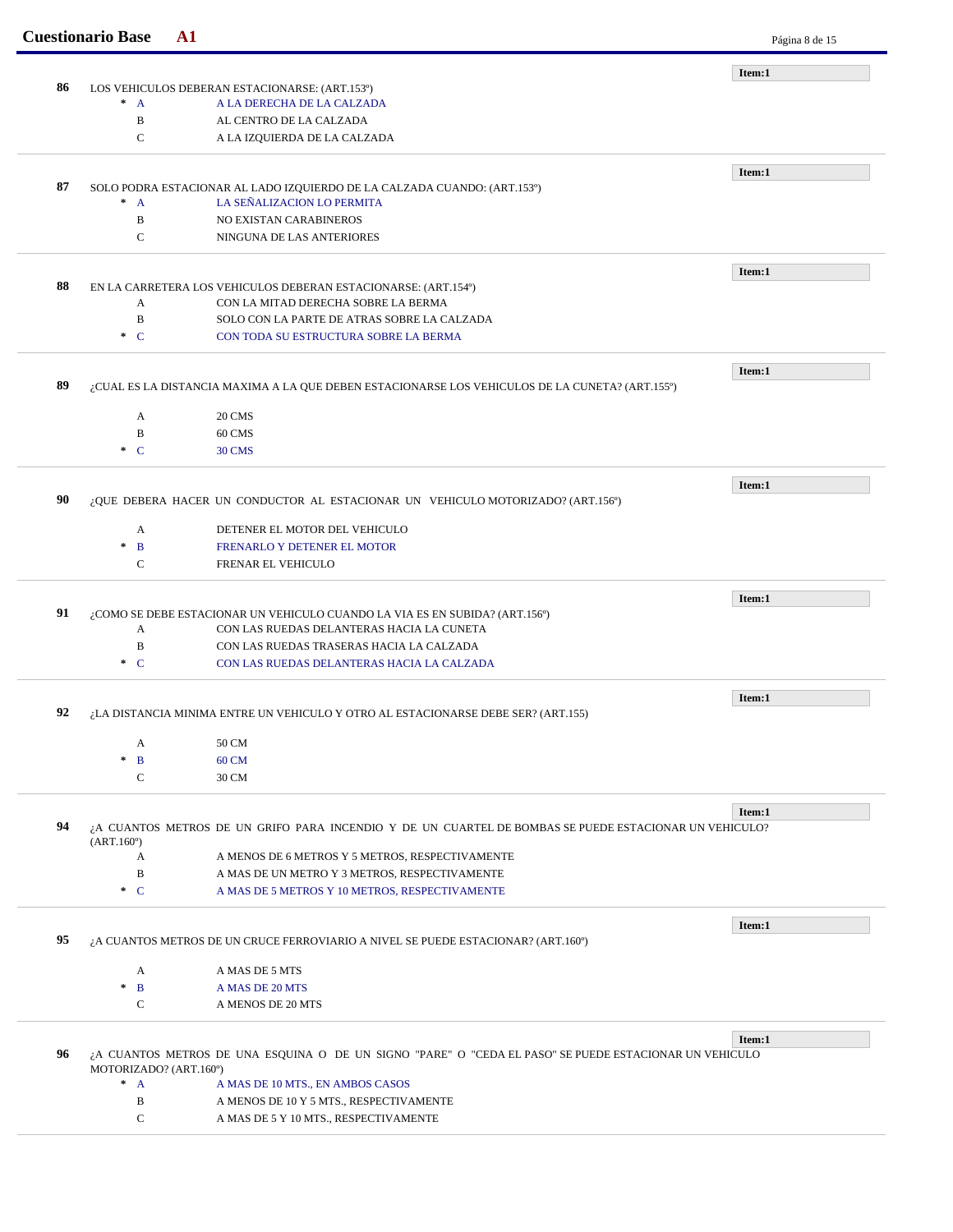|                         | <b>Cuestionario Base</b><br>${\bf A1}$ |                                                                                                               | Página 9 de 15 |
|-------------------------|----------------------------------------|---------------------------------------------------------------------------------------------------------------|----------------|
|                         |                                        |                                                                                                               | Item:1         |
| 97                      |                                        | ¿BAJO QUE CONDICIONES UN ESTACIONAMIENTO RESERVADO PUEDE SER OCUPADO POR CUALQUIER VEHICULO? (ART.164º)       |                |
|                         | A                                      | SIEMPRE QUE SEA LA MISMA PLACA PATENTE                                                                        |                |
|                         | B                                      | NUNCA, ESTA TOTALMENTE PROHIBIDO                                                                              |                |
|                         | $\ast$ C                               | SIEMPRE QUE EL CONDUCTOR DEL VEHICULO PERMANEZCA EN EL Y LO RETIRE CUANDO LLEGUE EL                           |                |
|                         |                                        | VEHICULO QUE GOCE DE LA RESERVA                                                                               |                |
|                         |                                        |                                                                                                               | Item:1         |
| 98                      |                                        | EN UN ACCIDENTE, EL SOLO HECHO DE LA INFRACCION NO DETERMINA: (ART.171º)                                      |                |
|                         | A                                      | LA GRAVEDAD DEL ACCIDENTE                                                                                     |                |
|                         | $\ast$<br>$\mathbf{B}$                 | LA RESPONSABILIDAD CIVIL DEL INFRACTOR                                                                        |                |
|                         | $\mathsf{C}$                           | NINGUNA DE LAS ANTERIORES                                                                                     |                |
|                         |                                        |                                                                                                               | Item:1         |
| 99                      |                                        | NO ESTAR ATENTO A LAS CONDICIONES DEL TRANSITO, CONSTITUYE: (ART.172º)                                        |                |
|                         | $^*$ A                                 | PRESUNCION DE RESPONSABILIDAD DEL CONDUCTOR                                                                   |                |
|                         | $\, {\bf B}$                           | CAUSAL DE CANCELACION DE LICENCIA                                                                             |                |
|                         | $\mathsf{C}$                           | NINGUNA DE LAS ANTERIORES                                                                                     |                |
|                         |                                        |                                                                                                               | Item:1         |
| <b>100</b>              |                                        | EN TODO ACCIDENTE EN QUE SE PRODUZCAN DAÑOS, EL O LOS PARTICIPANTES ESTARAN OBLIGADOS A: (ART.173°)           |                |
|                         |                                        |                                                                                                               |                |
|                         | A                                      | HUIR DEL SITIO DEL SUCESO                                                                                     |                |
|                         | $\ast$<br>B                            | DAR CUENTA DE INMEDIATO A LA AUTORIDAD POLICIAL MAS PROXIMA                                                   |                |
|                         | $\mathcal{C}$                          | LLAMAR AL SERVICIO DE AMBULANCIAS                                                                             |                |
|                         |                                        |                                                                                                               | Item:1         |
| 101                     | A                                      | SE PRESUMIRA CULPABILIDAD DEL PEATON QUE CRUCE LA CALZADA EN (ART.176)<br>EL PASO DE CEBRA                    |                |
|                         | $\, {\bf B}$                           | PASO PARA PEATONES                                                                                            |                |
|                         | $\cdot$ C                              |                                                                                                               |                |
|                         |                                        | <b>LUGAR PROHIBIDO</b>                                                                                        |                |
|                         |                                        |                                                                                                               | Item:2         |
| 1                       |                                        | ¿QUÉ PARTE DE LA VÍA SE DEBE UTILIZAR EXCLUSIVAMENTE AL CONDUCIR UN VEHÍCULO?                                 |                |
|                         | A                                      | <b>LA BERMA</b>                                                                                               |                |
|                         | $\mathbf{B}$<br>$\ast$                 | <b>LA CALZADA</b>                                                                                             |                |
|                         | $\mathbf C$                            | <b>LA ACERA</b>                                                                                               |                |
|                         |                                        |                                                                                                               | Item:2         |
| 2                       |                                        | ¿EN QUÉ CASOS PUEDE UD. CIRCULAR POR LA BERMA CON SU VEHÍCULO?                                                |                |
|                         | A                                      | CUANDO POR AVERIAS TENGA QUE CIRCULAR LENTAMENTE                                                              |                |
|                         | $\, {\bf B}$                           | AL ESTAR LAS PISTAS OCUPADAS POR OTROS VEHICULOS                                                              |                |
|                         | $C^*$                                  | EN NINGUNO DE LOS CASOS ANTERIORES                                                                            |                |
|                         |                                        |                                                                                                               | Item:2         |
| 3                       |                                        | ¿POR DÓNDE DEBE CIRCULAR CON SU VEHÍCULO POR NORMA GENERAL?                                                   |                |
|                         | A                                      | POR EL CENTRO DE LA CALZADA                                                                                   |                |
|                         | $\, {\bf B}$                           | POR LA IZQUIERDA DE LA CALZADA                                                                                |                |
|                         | $\cdot$ C                              | POR LA MITAD DERECHA DE LA CALZADA                                                                            |                |
|                         |                                        |                                                                                                               | Item:2         |
| $\overline{\mathbf{4}}$ |                                        | ¿QUÉ OBLIGACIÓN ESPECIAL LE CORRESPONDE A UD. CUANDO CIRCULA EN SU VEHÍCULO, AL ENFRENTAR A OTRO VEHÍCULO QUE |                |
|                         | TRANSITA EN SENTIDO CONTRARIO?         |                                                                                                               |                |
|                         | $^*$ A                                 | CIRCULAR POR LA DERECHA ALEJANDOSE DEL EJE DE LA CALZADA                                                      |                |
|                         | $\, {\bf B}$                           | ENCENDER EL INTERMITENTE                                                                                      |                |
|                         | $\mathbf C$                            | REDUCIR LA VELOCIDAD                                                                                          |                |
|                         |                                        |                                                                                                               | Item:2         |
| 5                       |                                        | ¿QUÉ DEBE UD. HACER AL SER ADELANTADO POR OTRO VEHÍCULO?                                                      |                |
|                         | A                                      | ENCENDER LA LUCES BAJAS                                                                                       |                |
|                         | B                                      | FRENAR BRUSCAMENTE                                                                                            |                |
|                         |                                        | MANTENER SU VELOCIDAD O DISMINUIRLA PARA PERMITIR EL ADELANTAMIENTO                                           |                |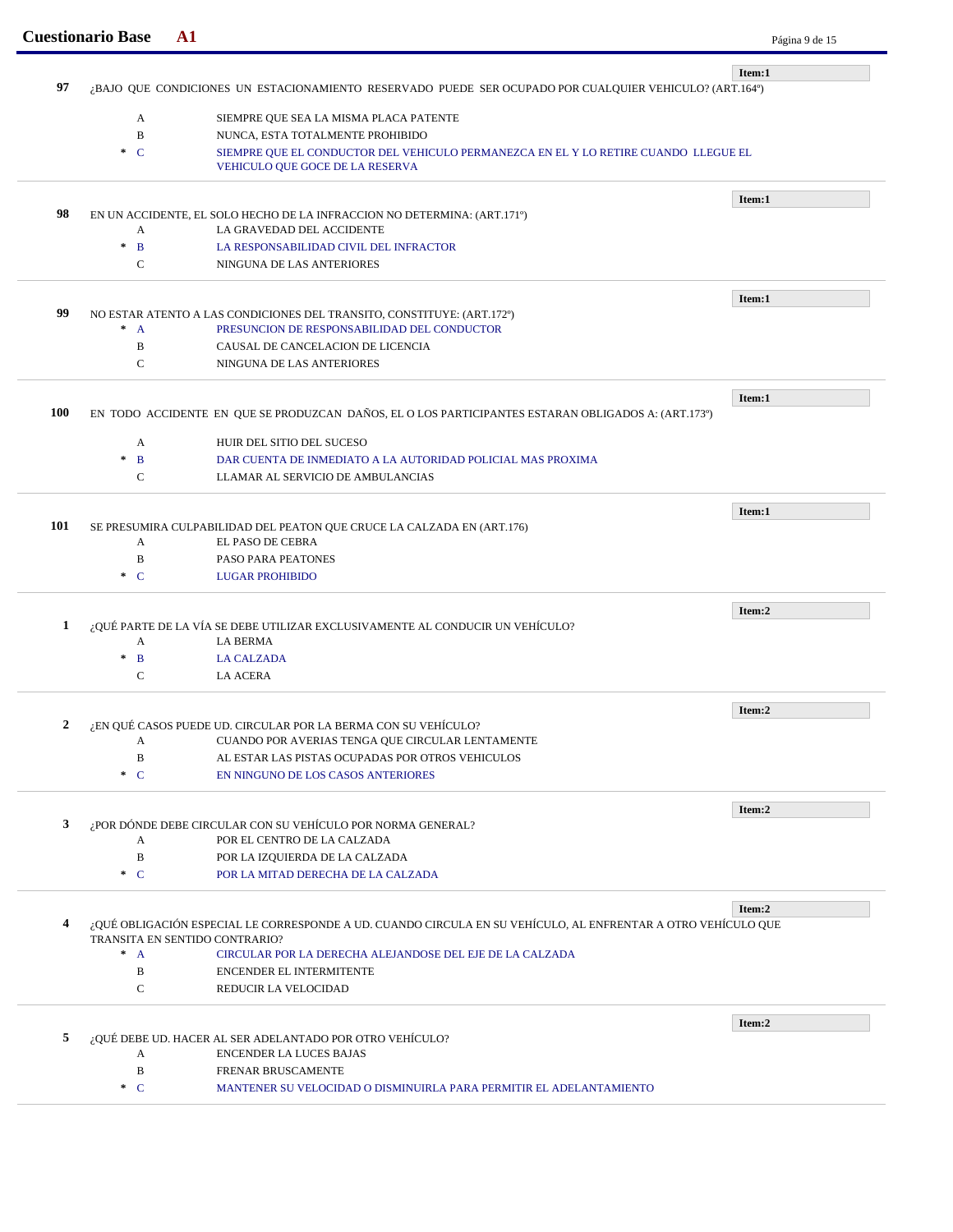|    | <b>Cuestionario Base</b><br>${\bf A1}$ |                                                                                                                | Página 10 de 15 |
|----|----------------------------------------|----------------------------------------------------------------------------------------------------------------|-----------------|
|    |                                        |                                                                                                                | Item:2          |
| 6  |                                        | AL ESTAR LAS PISTAS DE LA CALZADA DEMARCADAS, ¿POR DÓNDE DEBE CIRCULAR CON SU VEHÍCULO?                        |                 |
|    | A                                      | POR EL CENTRO DE LA CALZADA                                                                                    |                 |
|    | $\mathbf B$<br>$C^*$                   | POR LA DERECHA DE LA CALZADA, SIN CONSIDERAR LAS PISTAS                                                        |                 |
|    |                                        | DENTRO DE LA FRANJA DEMARCADA PARA LA PISTA                                                                    |                 |
|    |                                        |                                                                                                                | Item:2          |
| 7  |                                        | AL CIRCULAR POR UNA CALZADA CON VARIAS PISTAS DEMARCADAS EN UN SENTIDO, PARA VIRAR A LA DERECHA, ¿QUÉ          |                 |
|    | MANIOBRA DEBE EFECTUAR?                |                                                                                                                |                 |
|    | A                                      | ACERCARSE AL EJE CENTRAL DE LA CALZADA                                                                         |                 |
|    | $\ast$<br>$\mathbf{B}$                 | UBICARSE EN LA PISTA DE LA DERECHA DE LA CALZADA                                                               |                 |
|    | $\mathbf C$                            | UBICARSE EN LA PISTA DE LA IZQUIERDA DE LA CALZADA                                                             |                 |
|    |                                        |                                                                                                                | Item:2          |
| 8  |                                        | ¿DÓNDE PUEDE EFECTUAR EL VIRAJE EN "U", CUANDO CIRCULA EN SU VEHÍCULO?                                         |                 |
|    | A                                      | EN PASOS PEATONALES                                                                                            |                 |
|    | $\ast$<br>$\mathbf{B}$                 | A MITAD DE CUADRA, SI NO ESTA PRHIBIDO.                                                                        |                 |
|    | C                                      | EN LA INTERSECCION                                                                                             |                 |
|    |                                        |                                                                                                                | Item:2          |
| 9  |                                        | AL ACERCARSE A UNA SEÑAL ZONA DE ESCUELA ¿QUÉ DEBE HACER?                                                      |                 |
|    | $^*$ A                                 | <b>DISMINUIR LA VELOCIDAD</b>                                                                                  |                 |
|    | B                                      | TOCAR LA BOCINA                                                                                                |                 |
|    | $\mathbf C$                            | <b>AUMENTAR LA VELOCIDAD</b>                                                                                   |                 |
|    |                                        |                                                                                                                |                 |
| 10 |                                        | AL ENCONTRARSE LA CALZADA HUMEDA, CON HIELO O CON PAVIMENTO RESBALADIZO POR LA LLUVIA, ¿QUE DEBE HACER?        | Item:2          |
|    |                                        |                                                                                                                |                 |
|    | $\ast$<br>$\mathbf{A}$                 | DISMINUIR LA VELOCIDAD                                                                                         |                 |
|    | B                                      | <b>AUMENTAR LA VELOCIDAD</b>                                                                                   |                 |
|    | $\mathbf C$                            | <b>ESTAR ATENTO A FRENAR</b>                                                                                   |                 |
|    |                                        |                                                                                                                | Item:2          |
| 12 |                                        | AL APROXIMARSE A UNA CURVA CON VISIBILIDAD REDUCIDA ¿QUE DEBE HACER? (ART.149°)                                |                 |
|    | $\ast$<br>$\mathbf{A}$                 | <b>DISMINUIR LA VELOCIDAD</b>                                                                                  |                 |
|    | B                                      | CIRCULAR POR EL CENTRO DE LA CALZADA                                                                           |                 |
|    | $\mathbf C$                            | DISMINUIR LA VELOCIDAD HASTA DETENERSE                                                                         |                 |
|    |                                        |                                                                                                                |                 |
| 13 | SI SE REVIENTA UN NEUMATICO, UD.:      |                                                                                                                | Item:2          |
|    | A                                      | <b>FRENA</b>                                                                                                   |                 |
|    | B                                      | VIRA HACIA EL LADO DE LA RUEDA REVENTADA                                                                       |                 |
|    | $\ast$ C                               | MANTIENE LA DIRECCION EN MARCHA Y REDUCE LA VELOCIDAD                                                          |                 |
|    |                                        |                                                                                                                |                 |
| 14 |                                        | SI OBSERVA QUE EN LA PARTE TRASERA DE UN VEHICULO SE ENCIENDEN LAS LUCES BLANCAS ¿QUE INDICA? (ARTS.68º Y 69º) | Item:2          |
|    |                                        |                                                                                                                |                 |
|    | A                                      | QUE EL VEHICULO VA A ADELANTAR A OTRO VEHICULO                                                                 |                 |
|    | $\ast$<br>$\mathbf{B}$                 | <b>QUE ESTA RETROCEDIENDO</b>                                                                                  |                 |
|    |                                        | QUE ESTA VIRANDO A LA DERECHA                                                                                  |                 |
|    | $\mathbf C$                            |                                                                                                                |                 |
|    |                                        |                                                                                                                | Item:2          |
|    |                                        | ¿QUE DISTANCIA PUEDE RECORRER UN VEHICULO EN MARCHA ATRAS POR LA CALZADA? (ART.119º)                           |                 |
|    |                                        |                                                                                                                |                 |
|    | A                                      | 100 METROS                                                                                                     |                 |
|    | B<br>$\ast$ C                          | 150 METROS<br>NINGUNA DE LAS ANTERIORES                                                                        |                 |
| 15 |                                        |                                                                                                                |                 |
|    |                                        |                                                                                                                | Item:2          |
| 16 |                                        | PARA ADELANTAR ¿QUE NORMA GENERAL DEBE OBSERVAR? (ART.124º)                                                    |                 |
|    | A<br>$\pm$<br>$\mathbf{B}$             | ADELANTAR POR LA DERECHA<br>ADELANTAR POR LA IZQUIERDA                                                         |                 |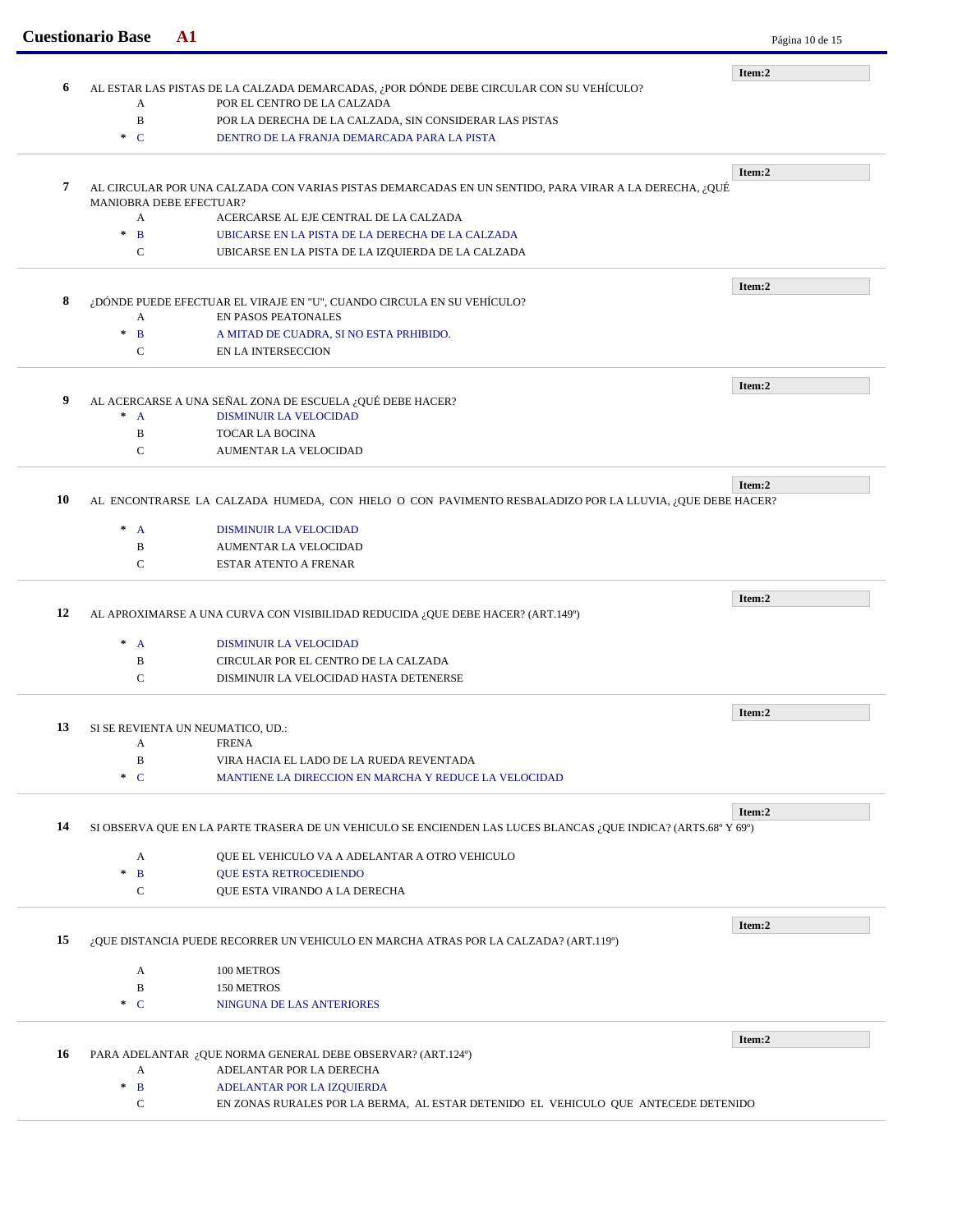|    | <b>Cuestionario Base</b><br>${\bf A1}$                                                                             |                                                                                                            | Página 11 de 15 |
|----|--------------------------------------------------------------------------------------------------------------------|------------------------------------------------------------------------------------------------------------|-----------------|
|    |                                                                                                                    |                                                                                                            | Item:2          |
| 17 | ¿QUE MANIOBRA DEBE REALIZAR AL CIRCULAR POR UNA VIA DE DOS SENTIDOS Y SI VA A GIRAR HACIA LA IZQUIERDA? (ART.139º) |                                                                                                            |                 |
|    | A                                                                                                                  | SITUARSE AL COSTADO DERECHO DE LA CALZADA                                                                  |                 |
|    | $\pm$<br>$\mathbf{B}$                                                                                              | SITUARSE PROGRESIVAMENTE AL COSTADO DERECHO DEL EJE DE LA CALZADA                                          |                 |
|    | $\mathbf C$                                                                                                        | SITUARSE AL COSTADO IZQUIERDO DE LA CALZADA                                                                |                 |
|    |                                                                                                                    |                                                                                                            |                 |
|    |                                                                                                                    |                                                                                                            | Item:2          |
| 18 |                                                                                                                    | ¿EN QUE FORMA ESTACIONA EL VEHICULO EN BAJADA? (ART.156º)                                                  |                 |
|    | A                                                                                                                  | <b>SOLO CON FRENO DE MANO</b>                                                                              |                 |
|    | B                                                                                                                  | <b>ENGANCHADO EN PRIMERA</b>                                                                               |                 |
|    | $C^*$                                                                                                              | CON FRENO DE MANO Y LAS RUEDAS DELANTERAS GIRADAS HACIA LA CUNETA                                          |                 |
|    |                                                                                                                    |                                                                                                            | Item:2          |
| 19 |                                                                                                                    | POR REGLA GENERAL, ¿COMO DEBE ESTACIONAR SU VEHICULO? (ART.153º)                                           |                 |
|    | A                                                                                                                  | CON DOS RUEDAS SOBRE LA ACERA                                                                              |                 |
|    | $\mathbf B$                                                                                                        | <b>SOBRE LA ACERA</b>                                                                                      |                 |
|    | $\ast$ C                                                                                                           | AL LADO DERECHO EN EL SENTIDO DEL TRANSITO SOBRE LA CALZADA                                                |                 |
|    |                                                                                                                    |                                                                                                            | Item:2          |
| 20 |                                                                                                                    | EN LAS VIAS RURALES ¿CUAL ES LA NORMA GENERAL PARA ESTACIONAR? (ART.154º)                                  |                 |
|    | $^*$ A                                                                                                             | CON TODA LA ESTRUCTURA DEL VEHICULO SOBRE LA BERMA                                                         |                 |
|    | B                                                                                                                  | SOBRE LA CALZADA EN EL SENTIDO DEL TRANSITO                                                                |                 |
|    | $\mathbf C$                                                                                                        | LONGITUDINALMENTE CON LA MITAD DEL VEHICULO SOBRE LA BERMA                                                 |                 |
|    |                                                                                                                    |                                                                                                            |                 |
| 21 |                                                                                                                    | PUEDE UD. CONDUCIR SU VEHICULO EN LAS VIAS PUBLICAS:                                                       | Item:2          |
|    | A                                                                                                                  | SIN SISTEMA DE FRENOS                                                                                      |                 |
|    | B                                                                                                                  | CON EL MECANISMO DE LA DIRECCION EN MAL ESTADO                                                             |                 |
|    | $\ast$ C                                                                                                           | EN NINGUNO DE LOS CASOS ANTERIORES                                                                         |                 |
|    |                                                                                                                    |                                                                                                            |                 |
|    |                                                                                                                    |                                                                                                            | Item:2          |
| 22 |                                                                                                                    | ¿PUEDE UD. CONDUCIR SIN LICENCIA? (ART.5°)                                                                 |                 |
|    | A                                                                                                                  | EN CAMINOS PUBLICOS RURALES DURANTE EL DIA                                                                 |                 |
|    | $\bf{B}$                                                                                                           | EN LUGARES DE POCO TRANSITO EN LAS VIAS PUBLICAS DE LA CIUDAD                                              |                 |
|    | $\ast$ C                                                                                                           | EN NINGUNO DE LOS CASOS ANTERIORES                                                                         |                 |
|    |                                                                                                                    |                                                                                                            | Item:2          |
| 23 |                                                                                                                    | UD. AL TRANSITAR CON SU VEHICULO EN LAS VIAS RURALES. COMO NORMA DE CARACTER GENERAL DURANTE LA NOCHE DEBE |                 |
|    | HACERLO: (ART.73º)                                                                                                 |                                                                                                            |                 |
|    | $\mathcal{H}$<br>$\mathbf{A}$                                                                                      | <b>CON LUCES ALTAS</b>                                                                                     |                 |
|    | B                                                                                                                  | <b>CON LUCES BAJAS</b>                                                                                     |                 |
|    | $\mathbf C$                                                                                                        | CON LUCES DE ESTACIONAMIENTO                                                                               |                 |
|    |                                                                                                                    |                                                                                                            | Item:2          |
| 24 |                                                                                                                    | UD. AL CONDUCIR SU VEHICULO DURANTE LA NOCHE, POR REGLA GENERAL, EN LAS ZONAS URBANAS DEBE HACERLO CON:    |                 |
|    | (ART.73)                                                                                                           |                                                                                                            |                 |
|    | A                                                                                                                  | LUCES DE ESTACIONAMIENTO SOLAMENTE                                                                         |                 |
|    | B                                                                                                                  | LUCES ALTAS                                                                                                |                 |
|    | $C^*$                                                                                                              | <b>LUCES BAJAS</b>                                                                                         |                 |
|    |                                                                                                                    |                                                                                                            | Item:2          |
| 25 |                                                                                                                    | UD. AL CONDUCIR SU VEHICULO PODRA USAR LA BOCINA: (ART.78º)                                                |                 |
|    | A                                                                                                                  | PARA APURAR AL VEHICULO QUE LE ANTECEDA                                                                    |                 |
|    | $\, {\bf B}$                                                                                                       | PARA ANUNCIAR QUE ESTACIONARA                                                                              |                 |
|    | $C^*$                                                                                                              | PARA PREVENIR UN ACCIDENTE, SI ELLO ES ESTRICTAMENTE NECESARIO                                             |                 |
|    |                                                                                                                    |                                                                                                            |                 |
| 26 |                                                                                                                    | SI LA PARTE TRASERA DE SU VEHICULO PATINA HACIA UN COSTADO UD.:                                            | Item:2          |
|    | A                                                                                                                  | <b>FRENA</b>                                                                                               |                 |
|    | $\ast$<br>$\mathbf{B}$                                                                                             | GIRA LAS RUEDAS EN EL MISMO SENTIDO DE LA PATINADA                                                         |                 |
|    |                                                                                                                    | GIRA LAS RUEDAS DELANTERAS EN SENTIDO CONTRARIO A LA PATINADA                                              |                 |
|    | $\mathbf C$                                                                                                        |                                                                                                            |                 |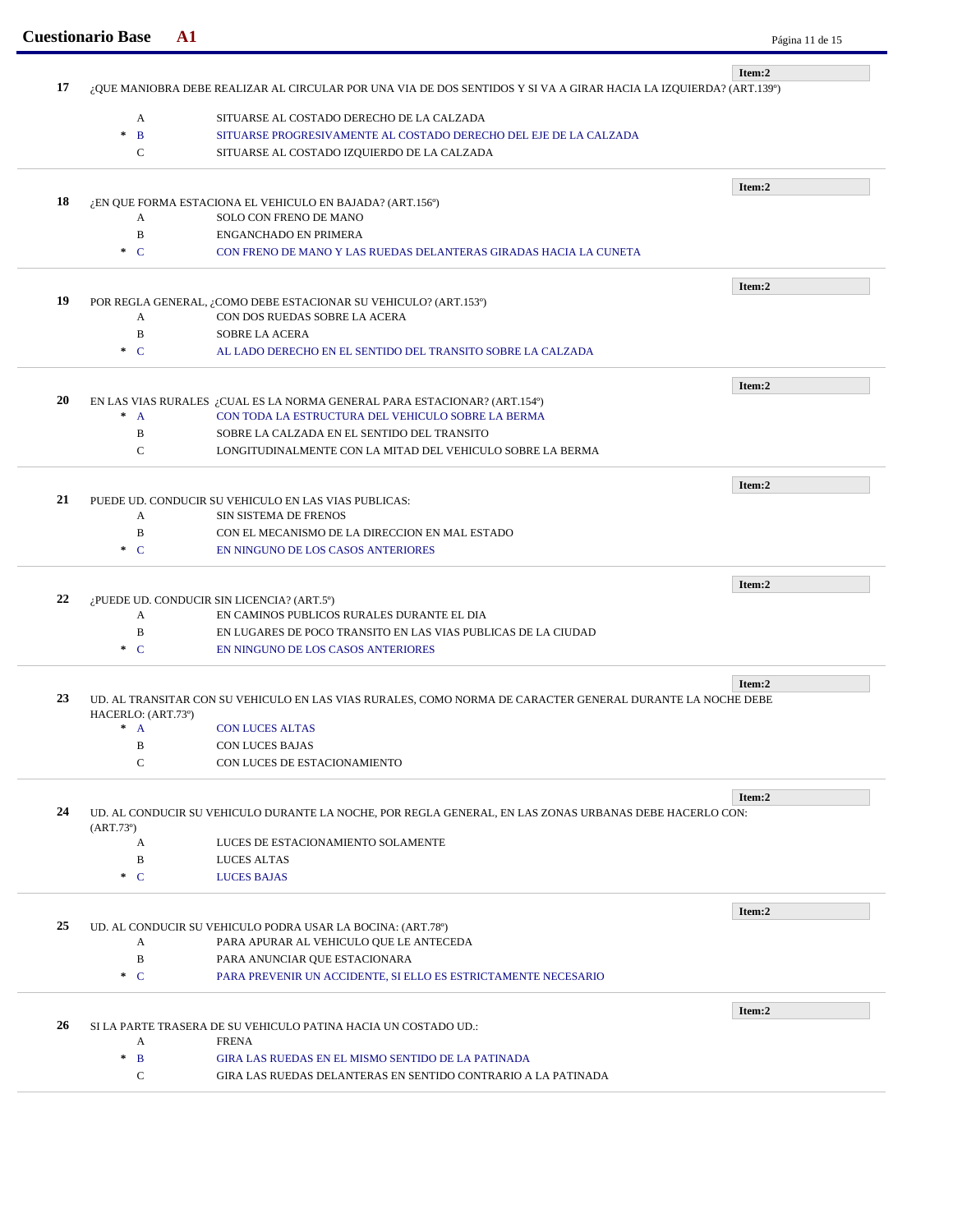|    | <b>Cuestionario Base</b><br>${\bf A1}$                                             |                                                                                                                | Página 12 de 15 |
|----|------------------------------------------------------------------------------------|----------------------------------------------------------------------------------------------------------------|-----------------|
|    |                                                                                    |                                                                                                                | Item:2          |
| 27 | AL TRANSITAR CON SU VEHICULO UD. PODRA PASAR CON LUZ ROJA DEL SEMAFORO: (ART.110°) |                                                                                                                |                 |
|    | $\mathbf{A}$                                                                       | SI NO HAY VEHICULOS QUE PASEN CON LUZ VERDE                                                                    |                 |
|    | B                                                                                  | SI SU VEHICULO ES DESTINADO AL TRANSPORTE DE PASAJEROS                                                         |                 |
|    | $\ast$ C                                                                           | <b>EN NINGUN CASO</b>                                                                                          |                 |
|    |                                                                                    |                                                                                                                |                 |
|    |                                                                                    |                                                                                                                | Item:2          |
| 28 |                                                                                    | ¿PUEDE UD. CONDUCIR UN VEHICULO DE DISTINTO TIPO A LA LICENCIA QUE POSEE POR LA VIA PUBLICA EN ALGUNO DE ESTOS |                 |
|    | CASOS? (ART.198º)                                                                  |                                                                                                                |                 |
|    | $\mathbf{A}$<br>B                                                                  | PARA EFECTUAR VIAJES CORTOS<br>EN ZONAS NO CONTROLADAS                                                         |                 |
|    | $\ast$ C                                                                           | EN NINGUNO DE LOS CASOS ANTERIORES                                                                             |                 |
|    |                                                                                    |                                                                                                                |                 |
|    |                                                                                    |                                                                                                                | Item:2          |
| 29 |                                                                                    | AL CONDUCIR SU VEHICULO UD. PODRA USAR EL BUSCA-CAMINOS: (ART.71º)                                             |                 |
|    | A                                                                                  | <b>EN MOVIMIENTO</b>                                                                                           |                 |
|    | B                                                                                  | DIRIGIENDO EL HAZ DE LUZ DIRECTAMENTE AL FRENTE                                                                |                 |
|    | $\cdot$ C                                                                          | EN NINGUNO DE LOS CASOS ANTERIORES                                                                             |                 |
|    |                                                                                    |                                                                                                                |                 |
| 30 |                                                                                    | UD. AL TRANSITAR CON SU VEHICULO PODRA NO TENER ESPEJO RETROVISOR, EN LOS SIGUIENTES CASOS: (ART.79°)          | Item:2          |
|    |                                                                                    |                                                                                                                |                 |
|    | $\mathbf{A}$                                                                       | CUANDO TRANSITE A BAJA VELOCIDAD                                                                               |                 |
|    | B                                                                                  | CUANDO SU VEHICULO ES DE TRANSPORTE DE CARGA                                                                   |                 |
|    | $\ast$ C                                                                           | EN NINGUNO DE LOS CASOS ANTERIORES                                                                             |                 |
|    |                                                                                    |                                                                                                                | Item:3          |
| 8  | PASO DE PEATONES ES:                                                               |                                                                                                                |                 |
|    | A                                                                                  | DESGASTE EN LOS BORDES DE LA BANDA DE RODAMIENTO                                                               |                 |
|    | $\ast$<br>$\mathbf{B}$                                                             | DESGASTE EN EL CENTRO DE LA BANDA DE RODAMIENTO DEL NEUMATICO                                                  |                 |
|    | $\mathbf C$                                                                        | DETERIORO DE LA VALVULA DE INFLADO                                                                             |                 |
|    |                                                                                    |                                                                                                                |                 |
|    |                                                                                    |                                                                                                                | Item:3          |
| 9  |                                                                                    | EL DESGASTE DISPAREJO DE LOS NEUMÁTICOS DELANTEROS SE DEBE A:                                                  |                 |
|    | A                                                                                  | EXCESO DE VELOCIDAD EN ZONAS DE CURVAS                                                                         |                 |
|    | B<br>$\cdot$ C                                                                     | EXCESO DE PESO EN EL VEHICULO                                                                                  |                 |
|    |                                                                                    | DEFICIENTE ALINEACION DEL TREN DELANTERO Y/O DESGASTE DE AMORTIGUADORES                                        |                 |
|    |                                                                                    |                                                                                                                | Item:3          |
| 10 |                                                                                    | EL CONDUCIR SIN RETIRAR TOTALMENTE EL PIE DEL PEDAL DE EMBRAGUE PRODUCE:                                       |                 |
|    | A                                                                                  | DESGASTE EN EL MOTOR DEL VEHICULO                                                                              |                 |
|    | $\mathbf B$                                                                        | MENOR FUERZA EN EL MOTOR                                                                                       |                 |
|    | $\ast$ C                                                                           | DESGASTE PREMATURO EN BALATA DE EMBRAGUE                                                                       |                 |
|    |                                                                                    |                                                                                                                |                 |
| 11 | LA FUNCION DEL CARBURADOR ES:                                                      |                                                                                                                | Item:3          |
|    | A                                                                                  | REFINAR EL COMBUSTIBLE                                                                                         |                 |
|    | B                                                                                  | REALIZAR LA EXPLOSION EN EL MOTOR                                                                              |                 |
|    | $\ast$ C                                                                           | REALIZAR LA MEZCLA EXACTA DEL AIRE CON EL COMBUSTIBLE                                                          |                 |
|    |                                                                                    |                                                                                                                |                 |
|    |                                                                                    |                                                                                                                | Item:3          |
| 12 |                                                                                    | LA EXCESIVA TEMPERATURA EN LA BATERIA PUEDE DEBERSE A:                                                         |                 |
|    | $^*$ A                                                                             | DEFICIENTE FUNCIONAMIENTO DEL REGULADOR DEL VOLTAJE                                                            |                 |
|    | B                                                                                  | POCA CHISPA EN LAS BUJIAS                                                                                      |                 |
|    | C                                                                                  | DEMASIADA AGUA DESTILADA                                                                                       |                 |
|    |                                                                                    |                                                                                                                | Item:3          |
|    |                                                                                    | AL ENCENDERSE LA LUZ ROJA INDICADORA DE PRESION DE ACEITE SE DEBE:                                             |                 |
| 13 |                                                                                    |                                                                                                                |                 |
|    | A                                                                                  | CONTINUAR LA MARCHA                                                                                            |                 |
|    | $\ast$<br>B                                                                        | DETENER INMEDIATAMENTE EL VEHICULO Y EL MOTOR                                                                  |                 |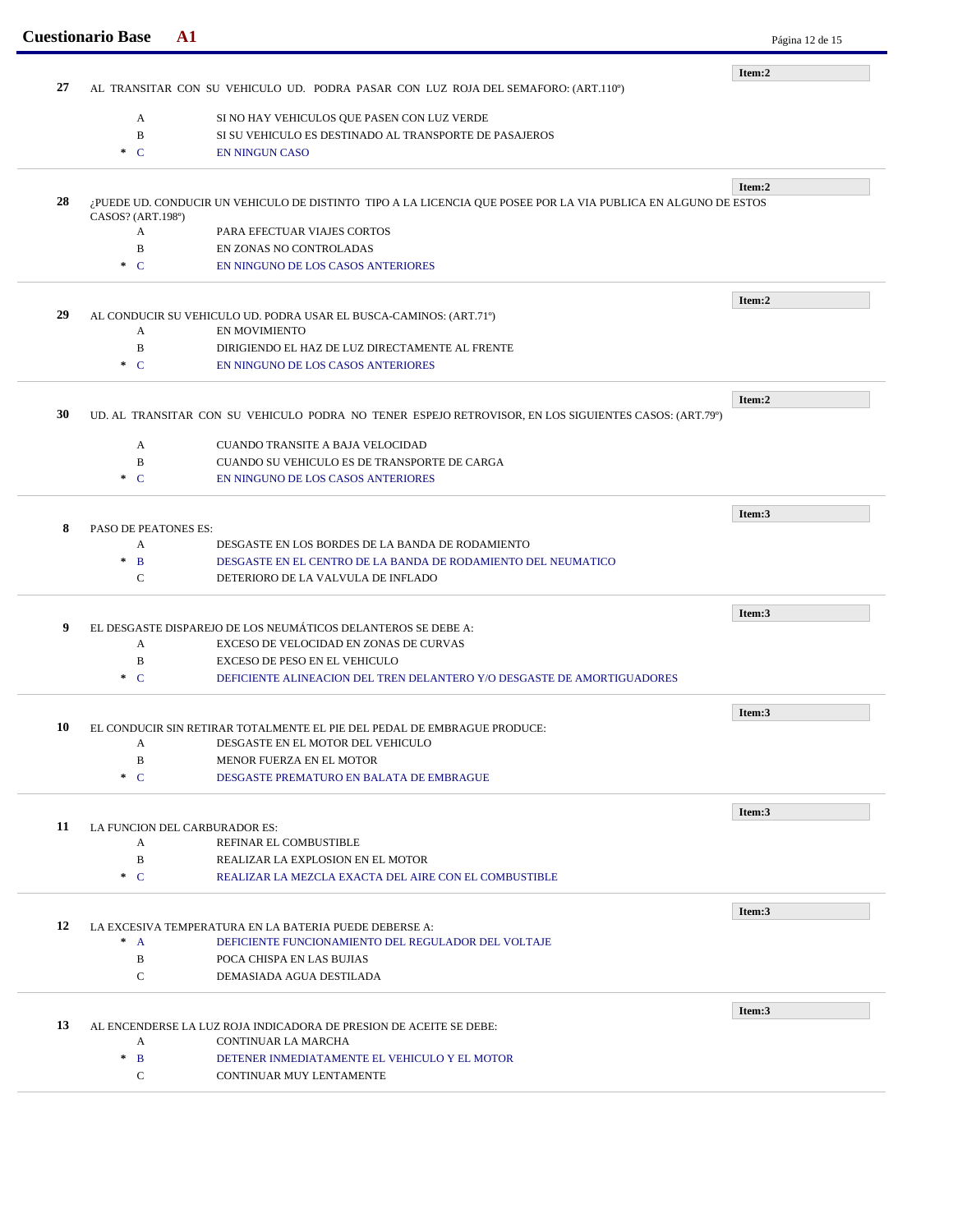|    | <b>Cuestionario Base</b><br>$\mathbf{A1}$                                                   | Página 13 de 15                                                                   |        |
|----|---------------------------------------------------------------------------------------------|-----------------------------------------------------------------------------------|--------|
|    |                                                                                             | Item:3                                                                            |        |
| 14 | CIRCULANDO EL VEHICULO SE DETECTA QUE EL MOTOR SE SOBRECALIENTA, ELLO SE PUEDE DEBER A:     |                                                                                   |        |
|    | $\ast$<br>$\overline{A}$                                                                    | CIRCUITO DE REFRIGERACION OBSTRUIDO                                               |        |
|    | $\, {\bf B}$                                                                                | INSUFICIENTE PASO DE AGUA CALIENTE AL RADIADOR DE LA CALEFACCION                  |        |
|    | $\mathbf C$                                                                                 | <b>BATERIA CON BAJA CARGA</b>                                                     |        |
|    |                                                                                             |                                                                                   |        |
| 15 |                                                                                             | INDIQUE EL MODO MAS SIMPLE DE LIMPIAR LOS BORNES SULFATADOS DE LA BATERIA:        | Item:3 |
|    | A                                                                                           | <b>ACIDO SULFURICO</b>                                                            |        |
|    | $\pm$<br>$\mathbf{B}$                                                                       | <b>AGUA CON BICARBONATO</b>                                                       |        |
|    | $\mathbf C$                                                                                 | <b>AGUA DESTILADA</b>                                                             |        |
|    |                                                                                             |                                                                                   |        |
|    |                                                                                             |                                                                                   | Item:3 |
| 16 |                                                                                             | SI DURANTE LA MARCHA DEL VEHICULO, SE DESCONECTA UN CABLE DE BUJIA:               |        |
|    | A                                                                                           | EL MOTOR NO FUNCIONA                                                              |        |
|    | $\ast$<br>$\mathbf{B}$                                                                      | EL MOTOR PIERDE FUERZA                                                            |        |
|    | $\mathbf C$                                                                                 | EL MOTOR GIRA A LA MITAD DE LAS REVOLUCIONES NORMALES                             |        |
|    |                                                                                             |                                                                                   | Item:3 |
| 17 |                                                                                             | EN UNA PENDIENTE (BAJADA) PRONUNCIADA, SE DEBE UTILIZAR:                          |        |
|    | A                                                                                           | PERMANENTEMENTE EL FRENO DE PIE                                                   |        |
|    | $\pm$<br>$\mathbf{B}$                                                                       | ENGANCHAR EN EL CAMBIO DE VELOCIDADES CORRESPONDIENTE                             |        |
|    | $\mathbf C$                                                                                 | PRESIONAR EL PEDAL DEL EMBRAGUE                                                   |        |
|    |                                                                                             |                                                                                   | Item:3 |
| 18 | CUANDO EL TUBO DE ESCAPE EXPELE HUMO "AZUL" SIGNIFICA QUE EL VEHICULO ESTA:                 |                                                                                   |        |
|    |                                                                                             |                                                                                   |        |
|    | A                                                                                           | <b>MAL CARBURADO</b>                                                              |        |
|    | B                                                                                           | CON MOTOR FUERA DE PUNTO EN EL ENCENDIDO                                          |        |
|    | $C^*$                                                                                       | <b>QUEMANDO ACEITE</b>                                                            |        |
|    |                                                                                             |                                                                                   | Item:3 |
| 19 | EN QUE OPORTUNIDAD SE DEBE USAR EL ESTRANGULADOR DE AIRE, CONOCIDO COMO "CHOKE" O "CHUPETE" |                                                                                   |        |
|    | A                                                                                           | EN TODA PARTIDA INICIAL                                                           |        |
|    | B                                                                                           | <b>GENERALMENTE A VELOCIDADES BAJAS</b>                                           |        |
|    | $\ast$ C                                                                                    | DURANTE EL ARRANQUE INICIAL DEL MOTOR EN FRIO                                     |        |
|    |                                                                                             |                                                                                   |        |
| 20 | LA BUJIA EN LOS MOTORES BENCINEROS SIRVE PARA:                                              |                                                                                   | Item:3 |
|    | A                                                                                           | MANTENER LA CORRIENTE DE LA BATERIA                                               |        |
|    | $\, {\bf B}$                                                                                | CALENTAR EL AIRE QUE SE MEZCLA CON LA BECINA                                      |        |
|    | $\ast$ C                                                                                    | PRODUCIR LA CHISPA PARA EL ENCENDIDO DE LA MEZCLA                                 |        |
|    |                                                                                             |                                                                                   |        |
| 21 |                                                                                             |                                                                                   | Item:3 |
|    |                                                                                             | SI EL MOTOR ESTA SOBRECALENTADO POR FALTA DE AGUA EN EL SISTEMA DE REFRIGERACION: |        |
|    | $^*$ A                                                                                      | SE LE AGREGA AGUA LENTAMENTE CON EL MOTOR FUNCIONANDO                             |        |
|    | B                                                                                           | NO SE LE AGREGA AGUA                                                              |        |
|    | $\mathbf{C}$                                                                                | SE LE AGREGA AGUA CON EL MOTOR DETENIDO                                           |        |
|    |                                                                                             |                                                                                   | Item:3 |
| 22 | AL SUBIR UNA CUESTA EN UN CAMBIO DE VELOCIDAD NO ADECUADO SE PRODUCE:                       |                                                                                   |        |
|    | FALLA EN EL SISTEMA DE FRENOS<br>A                                                          |                                                                                   |        |
|    | $\, {\bf B}$                                                                                | FALLA EN LA CAJA DE CAMBIOS                                                       |        |
|    | $\ast$ C                                                                                    | <b>EXCESO DE CONSUMO DE COMBUSTIBLE</b>                                           |        |
|    |                                                                                             |                                                                                   |        |
|    |                                                                                             | UNA CAUSA DE SOBRECALENTAMIENTO DEL MOTOR ES:                                     | Item:3 |
| 23 |                                                                                             | <b>NEUMATICOS</b>                                                                 |        |
|    | A                                                                                           |                                                                                   |        |
|    | $\, {\bf B}$                                                                                | MAL USO DEL ACELERADOR                                                            |        |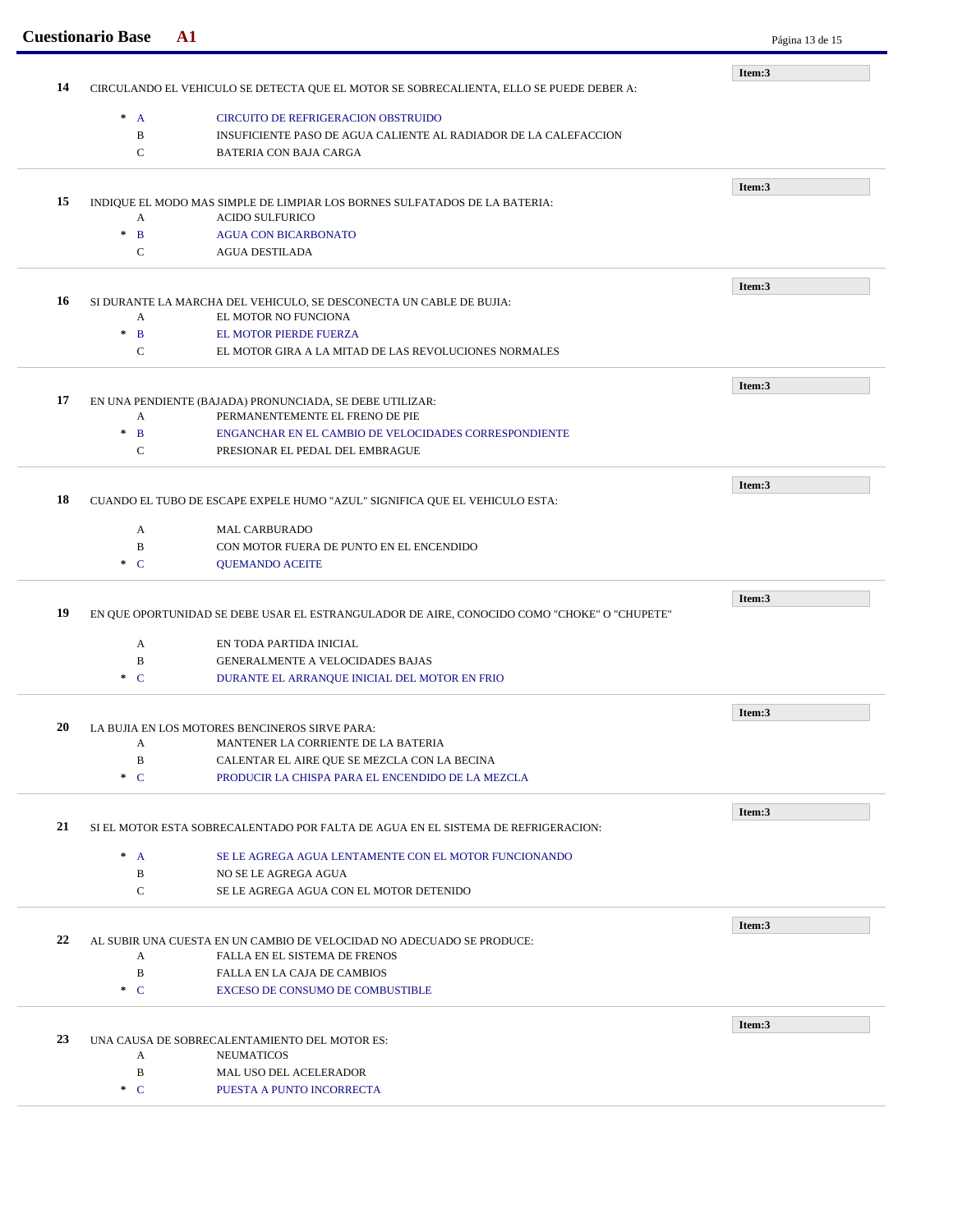|    | <b>Cuestionario Base</b>                                                             | ${\bf A1}$                                                                                                              | Página 14 de 15 |
|----|--------------------------------------------------------------------------------------|-------------------------------------------------------------------------------------------------------------------------|-----------------|
|    |                                                                                      |                                                                                                                         | Item:3          |
| 24 | CUANDO UN NEUMATICO DELANTERO TIENE BAJA PRESION:                                    |                                                                                                                         |                 |
|    | $* A$                                                                                | LA DIRECCION DEL VEHICULO TIENDE HACIA UN LADO                                                                          |                 |
|    | B                                                                                    | EL MOTOR PIERDE POTENCIA                                                                                                |                 |
|    | $\mathbf C$                                                                          | SE SOBRECALIENTA EL MOTOR                                                                                               |                 |
|    |                                                                                      |                                                                                                                         | Item:3          |
| 25 |                                                                                      | EL QUE LOS FRENOS ROCEN PUEDE DEBERSE A:                                                                                |                 |
|    | A                                                                                    | MALA REGULACION DEL PEDAL DE FRENO                                                                                      |                 |
|    | $\, {\bf B}$                                                                         | FALTA DE LIQUIDO DE FRENOS                                                                                              |                 |
|    | $\cdot$ C                                                                            | <b>MALA REGULACION DE BALATAS O PASTILLAS</b>                                                                           |                 |
|    |                                                                                      |                                                                                                                         |                 |
| 26 | PARA QUE LAS BANDAS DE LOS NEUMATICOS SE DESGASTEN EN FORMA PAREJA SE DEBE EFECTUAR: |                                                                                                                         | Item:3          |
|    |                                                                                      |                                                                                                                         |                 |
|    | A                                                                                    | UN RECAUCHADO CADA 10.000 KILOMETROS                                                                                    |                 |
|    | $\mathbf{B}$<br>$\ast$                                                               | UNA ROTACION PERIODICA                                                                                                  |                 |
|    | $\mathsf{C}$                                                                         | UN REDIBUJADO CADA 15.000 KILOMETROS                                                                                    |                 |
|    |                                                                                      |                                                                                                                         | Item:3          |
| 27 |                                                                                      | ANTES DE PONER UN VEHICULO EN MARCHA, EL CONDUCTOR DEBE VERIFICAR:                                                      |                 |
|    | A                                                                                    | EL FUNCIONAMIENTO DEL TUBO DE ESCAPE                                                                                    |                 |
|    | $\ast$<br>$\mathbf{B}$                                                               | EL FUNCIONAMIENTO DEL FRENO, EMBRAGUE E INSTRUMENTOS DEL TABLERO                                                        |                 |
|    | C                                                                                    | EL ESTADO DE LA CARROCERIA                                                                                              |                 |
|    |                                                                                      |                                                                                                                         |                 |
| 28 |                                                                                      | LO QUE RECIBE LA FUERZA DE EXPLOSION EN UN MOTOR SE DENOMINA:                                                           | Item:3          |
|    | $* A$                                                                                | <b>PISTON</b>                                                                                                           |                 |
|    | B                                                                                    | <b>BIELA</b>                                                                                                            |                 |
|    | $\mathcal{C}$                                                                        | CIGUEÑAL                                                                                                                |                 |
|    |                                                                                      |                                                                                                                         |                 |
|    |                                                                                      |                                                                                                                         | Item:3          |
| 29 |                                                                                      | LA FUNCION DEL FILTRO DE ACEITE ES:                                                                                     |                 |
|    | A                                                                                    | RESTITUIR LA VISCOSIDAD DEL ACEITE                                                                                      |                 |
|    | $\ast$<br>$\mathbf{B}$                                                               | RETENER LAS PARTICULAS GRUESAS DEL ACEITE                                                                               |                 |
|    | $\mathsf{C}$                                                                         | SEPARAR EL COMBUSTIBLE DEL ACEITE                                                                                       |                 |
|    |                                                                                      |                                                                                                                         | Item:3          |
| 30 |                                                                                      | LA FUNCION DEL FILTRO DE AIRE:                                                                                          |                 |
|    | A                                                                                    | SEPARAR EL AIRE DEL ACEITE                                                                                              |                 |
|    | B                                                                                    | SEPARAR EL AIRE DEL COMBUSTIBLE                                                                                         |                 |
|    | $C^*$                                                                                | RETENER LAS PARTICULAS CONTENIDAS EN EL AIRE. ANTES DE ENTRAR AL CARBURADOR                                             |                 |
|    |                                                                                      |                                                                                                                         | Item:3          |
| 31 |                                                                                      | SE RECOMIENDA TENER EL NIVEL DE ACEITE EN EL CARTER APROXIMADAMENTE:                                                    |                 |
|    | A                                                                                    | A 2 CMS. SOBRE LA MARCA SUPERIOR DE LA VARILLA MEDIDORA DE ACEITE                                                       |                 |
|    | $\, {\bf B}$                                                                         | A 5 CMS. SOBRE LA MARCA SUPERIOR DE LA VARILLA MEDIDORA DE ACEITE                                                       |                 |
|    | $C^*$                                                                                | ENTRE LA MARCA SUPERIOR E INFERIOR DE LA VARILLA                                                                        |                 |
|    |                                                                                      |                                                                                                                         |                 |
|    |                                                                                      |                                                                                                                         | Item:3          |
| 32 |                                                                                      | LA FALTA DE PRESION DE AIRE EN LOS NEUMATICOS PRODUCE:                                                                  |                 |
|    | A                                                                                    | DESGASTE EN EL CENTRO DE LA BANDA DE RODAMIENTO                                                                         |                 |
|    | $\mathbf{B}$<br>$\star$                                                              | DESGASTE EN LOS COSTADOS DE LA BANDA DE RODAMIENTO                                                                      |                 |
|    | $\mathbf C$                                                                          | NINGUNA DE LAS ANTERIORES                                                                                               |                 |
|    |                                                                                      |                                                                                                                         | Item:4          |
| 1  |                                                                                      |                                                                                                                         |                 |
|    | A                                                                                    | EL CONSUMO DE COMBUSTIBLE Y LA DURACIÓN DE LOS MOTORES DIESEL SON COMO SE INDICA:<br>MAYORES QUE EN MOTORES DE GASOLINA |                 |
|    | $\, {\bf B}$                                                                         | CONSUMO MAYOR Y DURACIÓN MENOR                                                                                          |                 |
|    | $C^*$                                                                                | CONSUMO MENOR Y DURACIÓN MAYOR                                                                                          |                 |
|    |                                                                                      |                                                                                                                         |                 |